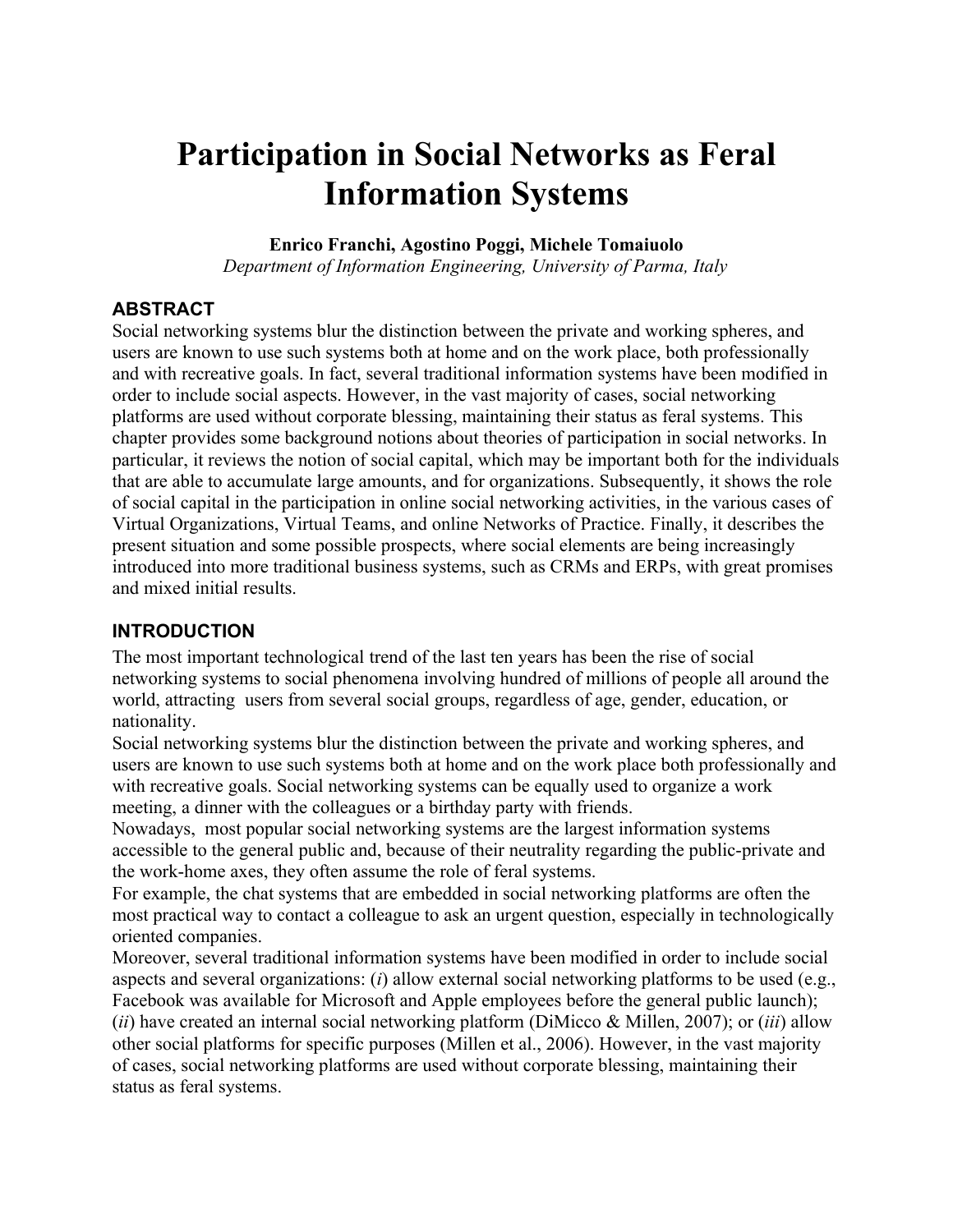According to DiMicco (2008), most users that use social networking platforms for work purposes are mostly interested in accumulating social capital, either for career advancement or to gather support for their own projects inside the company. Given the close relation between professional usage of social media and social capital, in the following sections we discuss both the notion of social capital and how it affects participation in social media. Finally, we discuss how virtual teams and organizations benefit from social media.

## **BACKGROUND**

The result of the interactions among the users in a social networking system is an Online Social Network, i.e., a special case of the more general concept of social network. A social network is defined as a set or sets of actors and the relations defined on them (Wasserman & Faust, 1994). Social networks are typically studied using social network analysis, a discipline that focuses on the structural and topological features of the network. More recently, additional dimensions have been added to the traditional social network analytic approach (Monge and Contractor 2003; Borgatti and Foster 2003; Parkhe et al. 2006; Hoang and Antoncic 2003).

An important theoretical foundation for the analysis of participation in social networks is constituted by **social capital**. Social capital represents a person's benefit due to his relations with other persons, including family, colleagues, friends and generic contacts. The concept originated in studies about communities, to underline the importance of collective actions and the associated enduring relations of trust and cooperation, for the functioning of neighborhoods in large cities (Jacobs, 1961).

Social capital has been studied as a factor providing additional opportunities to some players in a competitive scenario, and, from this point of view, it has been studied in the context of firms (Backer, 1990), nations (Fukuyama, 1995) and geographic regions (Putnam, 1993, 1995). In this sense, social capital is defined as a third kind of capital that is brought in the competitive arena, along with financial capital, which includes machinery and raw materials, and human capital, which includes knowledge and skills. Moreover, the role of social capital in the development of human capital has been studied by Loury and Coleman (Loury, 1977, 1987; Coleman, 1988). Social capital is typically studied: (*i*) by drawing a graph of connected people and their own resources, creating a connection between each player's resources and those of his closest contacts; or (*ii*) by analyzing social structures in their own right, and supposing that the network structure alone can be used to estimate some player's competitive advantage, at the social stance. The size of the ego-centered social network is an important factor to estimate the social capital of one individual; however, the size alone does not provide enough information. According to Burt (1992) social capital is related with the number of non redundant contacts and not directly with the simple number of contacts.

In fact, although information spreads rapidly among homogeneous, richly interconnected groups, Granovetter (1973) argues that new ideas and opportunities are introduced in the groups by contacts with people from outside the group. In order to explain this phenomenon, Granovetter distinguished among three types of ties: (*i*) strong ties, (*ii*) weak ties, and (*iii*) absent ties. A quantitative distinction between strong and weak ties has been subject of debate, but intuitively weak ties are simple acquaintances, while strong ties are reserved for close friends and family. The "*absent ties*" indicate missing relations in the network. Burt capitalizes on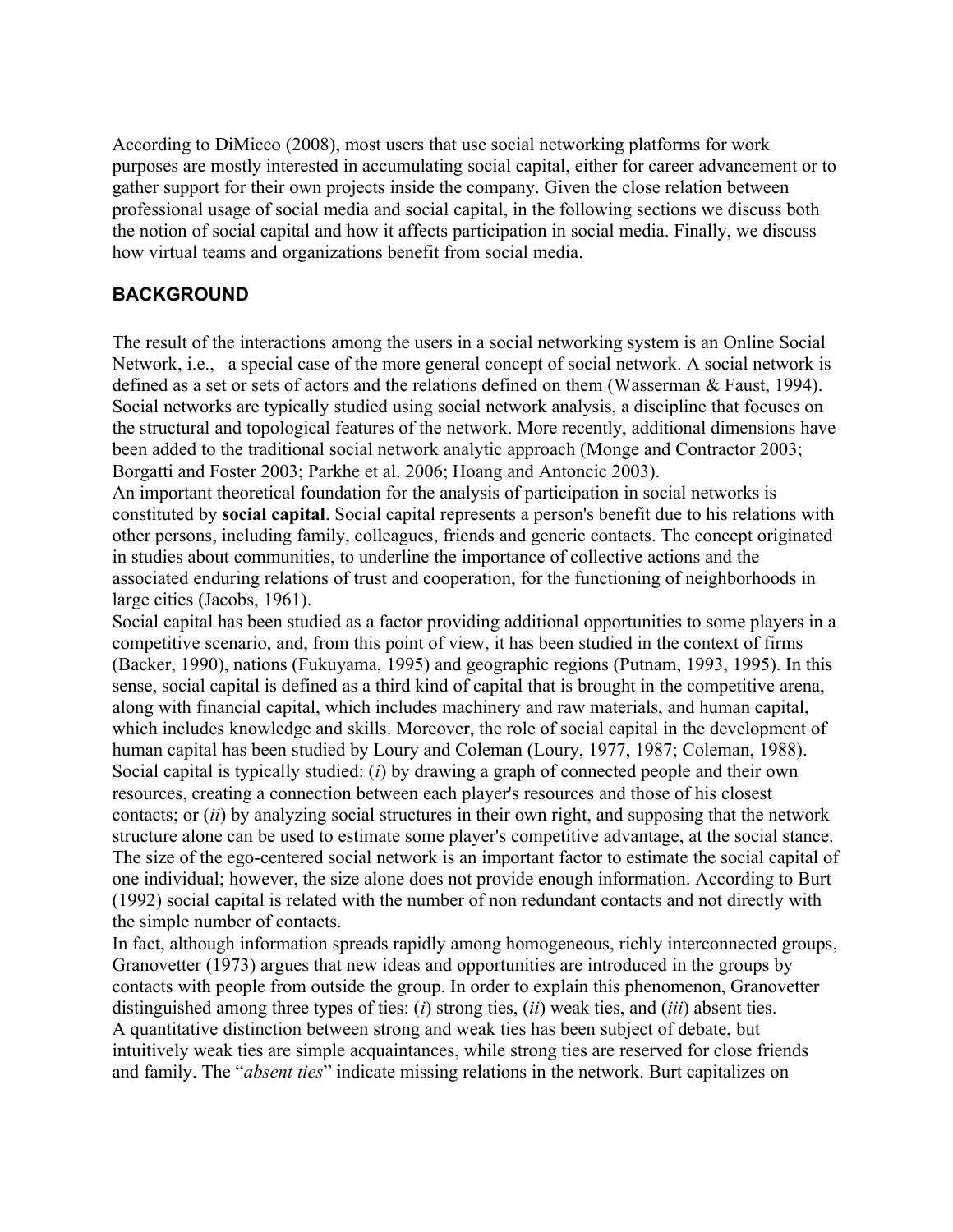Granovetter's insight, and emphasizes the importance of absent ties, that create the "*structural holes*" in the network texture. According to Burt, structural holes allow the individuals that create a weak link among two otherwise separated communities to greatly increase their social capital.

Nahapiet and Goshal (1998) discuss the role of social capital in building intellectual capital inside organizations. The authors distinguish the structural, relational, and cognitive aspects of social networks. The structural properties describe the patterns of connection among actors and regard the social system as a whole. The relational properties describe the type of ties people have developed during their interactions, including relationships like friendship, trust, and respect. The cognitive properties refer to basic knowledge, representations, languages and other systems of meaning, shared among actors. Nahapiet and Goshal focus on the development of intellectual capital, which is essentially an aspect of human capital, but may also be owned by a social collectivity. In fact, they classify knowledge as (*i*) either implicit or explicit, and (*ii*) either individual or social. In the case of social knowledge, they argue that social capital facilitates the creation of intellectual capital primarily by creating conditions for exchange and combination of knowledge. Finally, they discuss the features of an organization that are more effective for the development of intellectual capital, including duration of contacts, type and frequency of interactions, interdependence of actors and closure of the community. These features are often found inside organizations and institutions with enduring relationships, more than in neoclassical markets.

Contractor and Monge (2003) proposed a multifaceted approach, with a Multi-theoretical multilevel (MTML) model, for explaining the various motivations for the existence of social connections in a network. Their analysis considers the following theories:

- **Self-interest.** According to the theories of self-interest, people create ties with other people and participate in teams activities in order to maximize the satisfaction of their own goals. Such theories focus on the reasons, including personal preferences and desires, that guide people in their social choices. The most known theories of self-interest are based on the notion of social capital (Burt, 1992). Another foundation of these theories lies on transaction cost economics (Williamson, 1991), which compare different social structures in relation to broad transaction costs, i.e. the costs of running the economic system. Self-interest explains participation of an individual in a community on the basis of some goals or benefits he wants to achieve, for example accessing some data or knowledge.
- **Mutual interest and collective action.** These theories study the coordinated action of individuals in a team. They explain collective actions as a mean for reaching outcomes which would be unattainable by individual action. Thus, individuals collaborate in a community because they share mutual interests. Through coordinated action, they try to reach their own goals or at least to obtain some improvement in the context they operate in (Fulk et al., 2004). A provided example regards scientists collaborating in realizing and populating a common data system, which may be finally studied by each participant.
- **Homophily and proximity.** The principle at the basis of these theories is that connections are mostly structured according to similiarity (McPherson & Smith-Lovin, 1987; McPherson, Smith-Lovin, & Cook, 2001). Moreover, connections between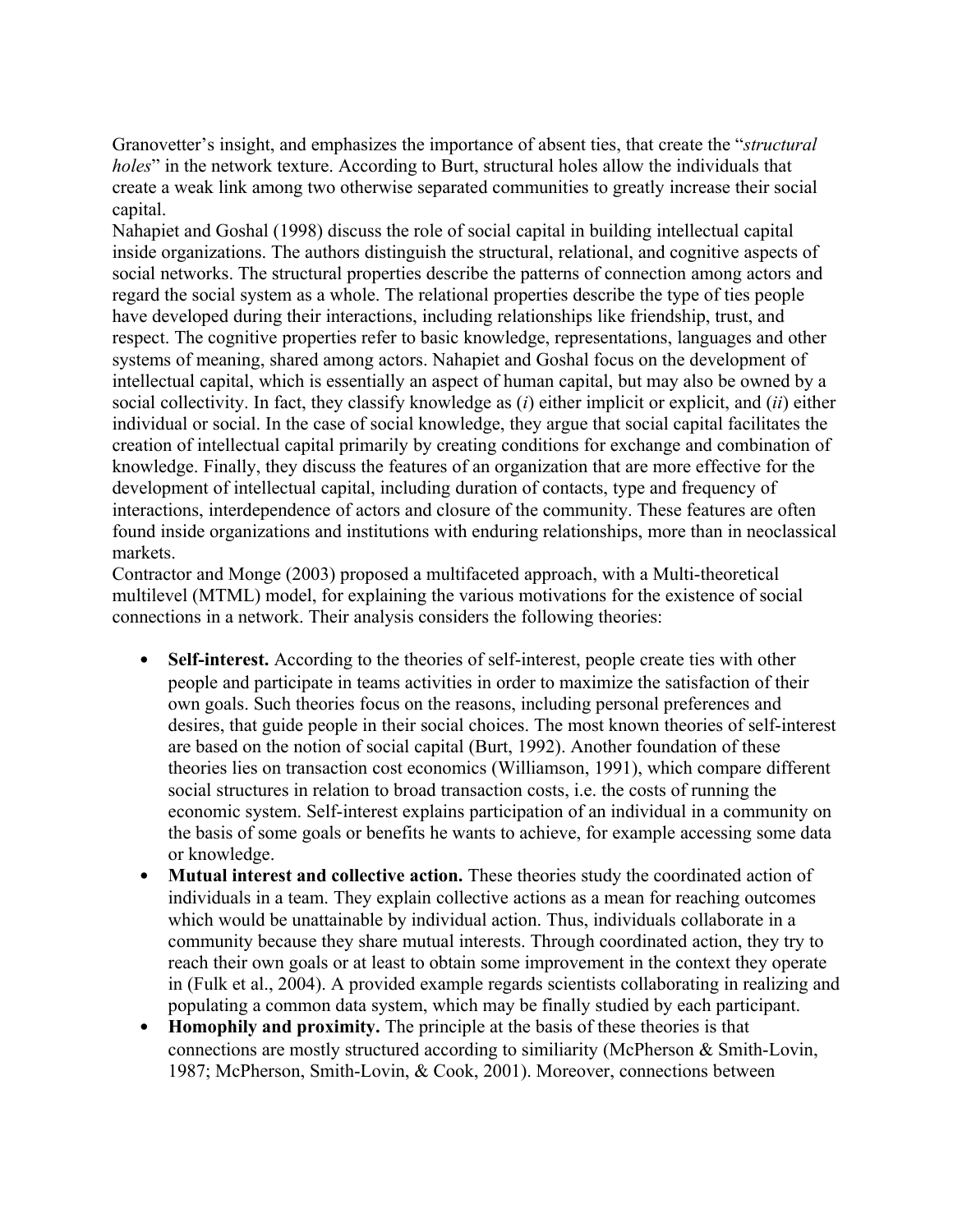dissimilar individuals break at a higher rate. This happens in very different relationships, including marriage, friendship, work etc. It has strong implications for the formation of attitudes, ideas, and for the diffusion of information and innovations. In particular, Wuchty, Jones and Uzzi (2008) show that collaborations in the academy mostly involves individuals working in universities with similar ranks. Instead, there is a weaker tendency to collaborate on the basis of geographic proximity.

- **Exchange and dependency.** Another founding motivation for the emergence of groups can be the exchange of available and required resources (Cook, 1982). On the one hand, an individual may join a group for accessing some resources he needs. On the other hand, members of the group may look forward to access the new resources carried by the new member. Thus, these theories explain the creation of communities by analyzing the network structure together with the distribution and flow of resources in the network. Example of exchange networks vary from data analysts to bands of musicians.
- **Co-evolution.** The underlying principle of these theories is that evolution based on environmental selection can be applied to whole organizations, and not only to individuals. Thus, they study how organizations compete and cooperate to access limited resources, and how communities of individuals create ties both internally and towards other communities (Campbell, 1985; Baum, 1999). Groups are created with the expectation that they will improve the adaptation to a particular environment, providing a better chance to survive. Coevolution theories compare how different groups, for example based on homophily or exchange, adapt to evolving conditions.
- **Contagion.** For explaining the spread of innovations, contagion theories study how people are brought in contact trough the social structure (Burt, 1987). In fact, adopting a new practice or accepting new ideas often requires an accurate analysis of possible benefits against costs and risks. Individuals often base their evaluations also on the definition of an acceptable risk and the decision made by close contacts. Social contagion is described as a sort of interpersonal synapse through which ideas are spread. Conversely, some sort of social inoculations may prevent ideas from spreading to parts of the network.
- **Balance and transitivity.** Since macroscopic patterns originate from local structures of social networks, balance theories (Holland & Leinhardt, 1975) start from the study of triads in a digraph, or a socio-matrix. The typical distributions of triads configurations in real social networks show that individuals' choices have a consistent tendency to be transitive. These studies provide a foundation for notions like "*friends are likely to agree, and unlikely to disagree; close friends are very likely to agree, and very unlikely to disagree*".
- **Cognition.** Finally, another aspect of social network analysis regards the importance of knowledge and semantics in the development of teams and the impact of increasing specialization over collaboration. In this sense, the decision to form a collective depends on what possible members know (Hollingshead, Fulk, & Monge, 2002). These studies are grounded on the concept of transactive memory. In the area of academic research, for example, specialization is an incentive for collaboration. In fact, researchers look for ways to combine ideas from different sectors, to open new perspectives and create new inventions.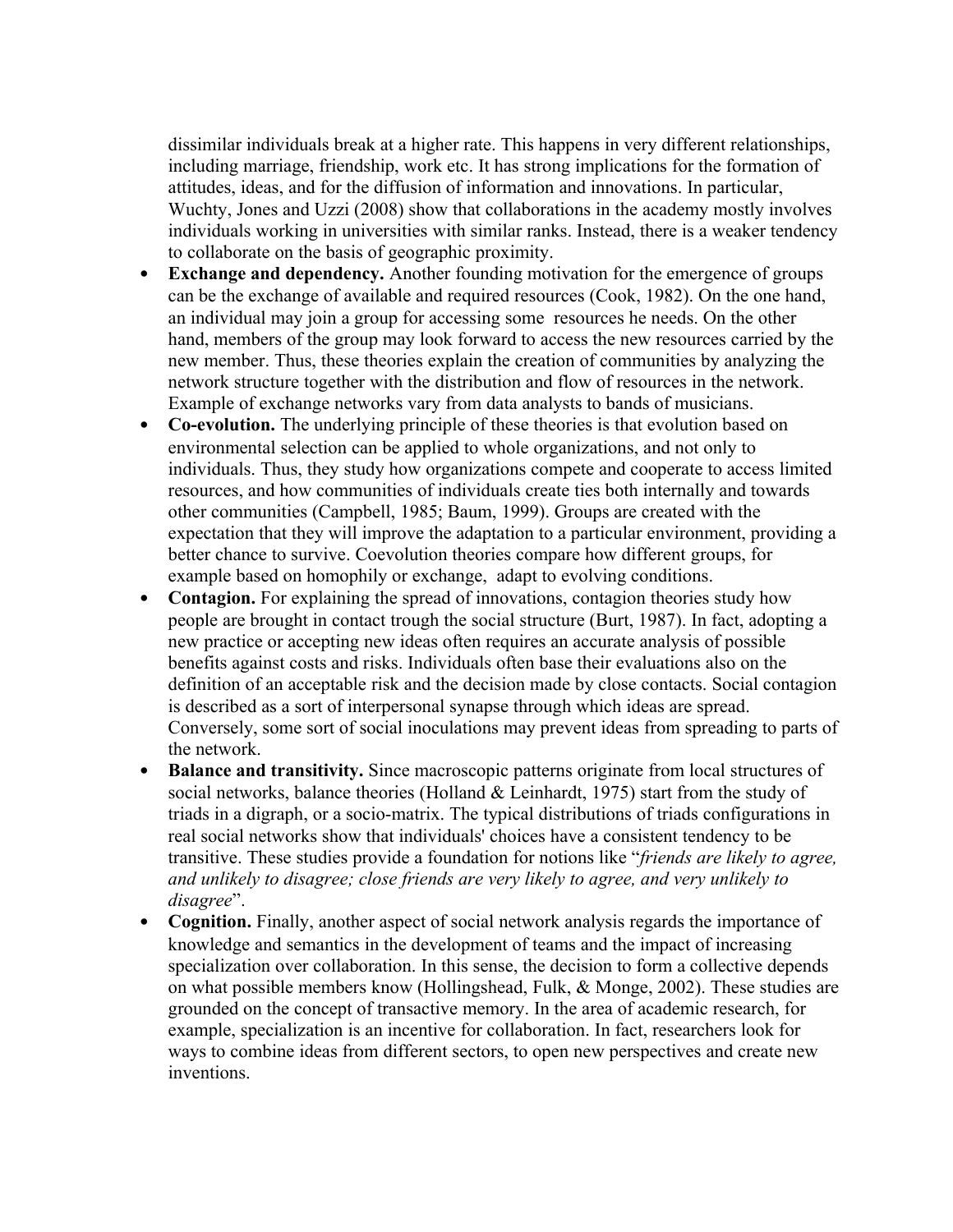## **PARTICIPATION IN ONLINE SOCIAL NETWORKS**

The study of structure of Online Social Networks, expressed as patterns of links among nodes, can exploit models and ideas from classical sociology and anthropology, with particular attention to contextual and relational approaches. In fact, all the results obtained in decades of studies of human networks are also at the basis of the analysis of Online Social Networks. However, these results cannot be simply applied to the different context of online relations. Instead they have to be evaluated and adapted to the new networks, which may have significantly different structure and dynamics. Moreover, online social networking platforms may greatly vary both technically and in their aims. They may be used by people for organizing quite diverse activities, in the scope of Virtual Organizations, Virtual Teams, or online Networks of Practice (or interest).

#### **Types of virtual communities**

In the following paragraphs we discuss the main features of some kinds of virtual communities: (*i*) Virtual Organizations, (*ii*) Virtual Teams, and (*iii*) online Networks of Practice. Although there are several differences that clearly set the concepts apart, the *trait d'union* of these virtual communities are (*i*) the lack of central authority, (*ii*) their temporary and impromptu nature, and (*iii*) the importance of reputation and trust as opposed to bureaucracy and law. According to the definition given by Mowshowitz (1994), a **Virtual Organization** is "*a temporary network of autonomous organizations that cooperate based on complementary competencies and connect their information systems to those of their partners via networks aiming at developing, making, and distributing products in cooperation.*" The term was then popularized by the Grid Computing community, referring to Virtual Organizations as "*flexible, secure, coordinated resource sharing among dynamic collections of individuals, institutions, and resources*" (Foster, Kesselman & Tuecke, 2001). The premise of Virtual Organizations is the technical availability of tools for effective collaboration among people located in different places, but their definition also emphasizes the possibility to share a large number of resources, including documents, data, knowledge and tools among interested people. In the context of Grid Computing, finally, the possibility to share computational and hardware resources was made even more central, including computing power, disk space, usage of diverse devices. Virtual Organizations have become particularly important in the global research community, often exploiting Grid Computing platforms, but they also apply to other fields of knowledge workers, including corporations, institutions and non-governmental organization. Their importance is sustained by continuing trends in production and social forms, including the growing number of knowledge workers, the emergence of integrated industrial district and other aspects developing at an international level, like dynamic supply chains, just-in-time production, sub-contracting, delocalization, externalization, global logistics and mass migrations which collectively are usually named "*globalization*".

A **Virtual Team**, according to Powell, Piccoli and Ives (2004), is a "*group of geographically, organizationally and/or time dispersed workers brought together by information and telecommunication technologies to accomplish one or more organizational tasks.*" Virtual Teams can represent organizational structures within the context of Virtual Organizations, but they can also come into existence in other situations, where independent people collaborate on a project, for example an open source software. Virtual Teams are often temporary and exist only until the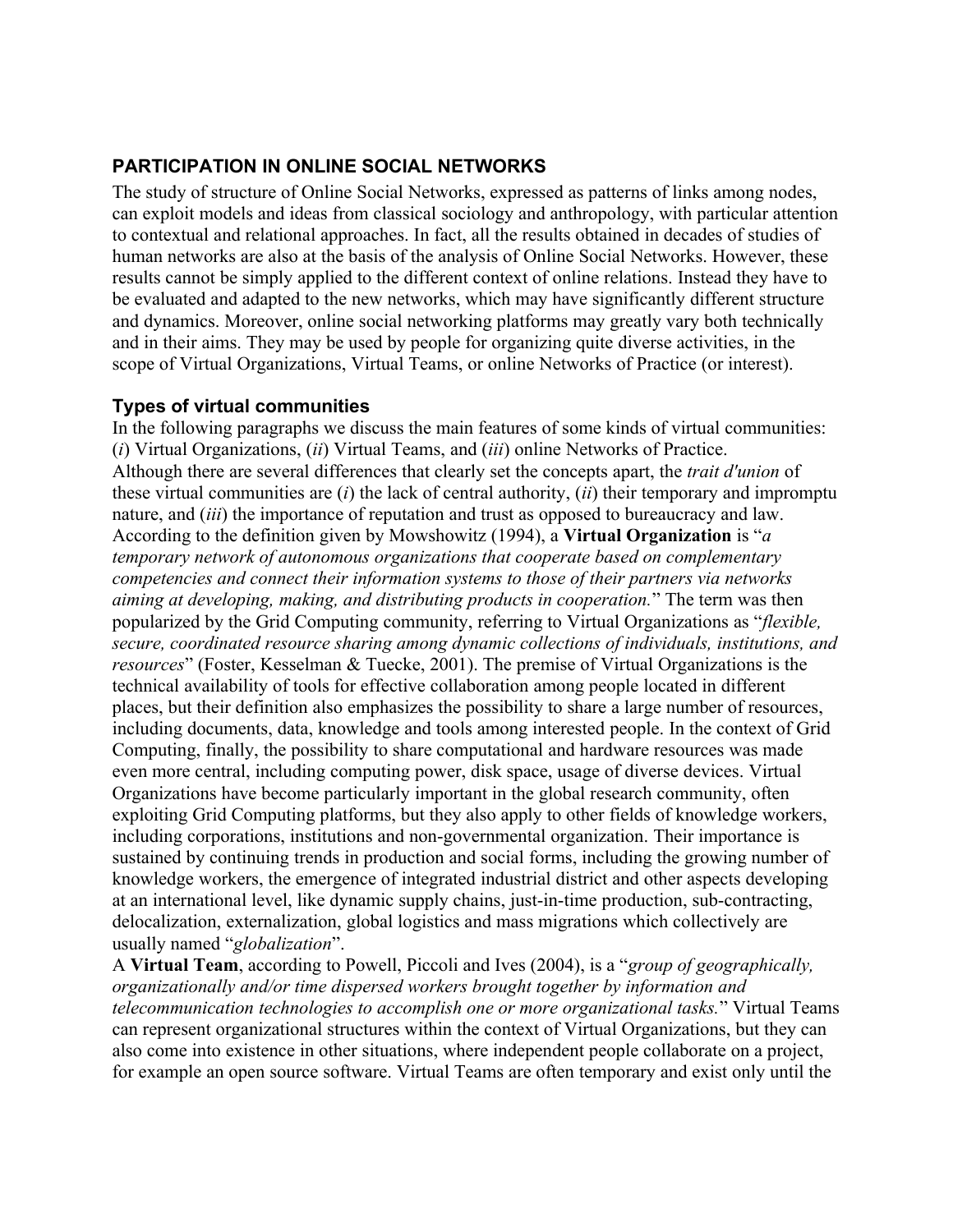achievement of a specific goal, such as developing a computer program, conducting a political campaign, or launching a product on the international market. Unlike conventional teams, the operation of a Virtual Team occurs mainly through communication networks and tools, thus crossing space, time, and organizational and cultural boundaries.

An online **Network of Practice** (or interest) is a group of people who share a profession or a craft, whose main interactions occur through communication networks and tools, including forums and other discussion boards. The creation of the group typically occurs either: (*i*) in a spontaneous and natural way, because of a common interest of its members, or (*ii*) it can be tailored exclusively to actual practitioners, forged specifically with the goal of sharing and increasing their professional skills and knowledge.

# **Motivations for participation**

In order to understand the reasons that motivate the users in engaging in online social activities in general, and, more specifically, in sharing their valued knowledge in online communities, it is necessary to analyze (*i*) the nature and the structure of their relationships in the context of a specific community, and *(ii)* their implication over both online and offline reputation. Wasko & Faraj (2005), for example, analyze the motivations for participation in a specific online Network of Practice. In particular, the analyzed network is a public online forum of legal professionals, who participate under their real identities. The study takes the following features into account, as possible enablers of participation.

- **Individual motivations.** One key aspect of social contribution is an individual's expectation that some new value will be created, as result of his participation in the network. The individual should expect to receive some benefits from his contribution, even in the absence of direct acquaintance with other members of the community and without mechanisms enforcing or encouraging reciprocity. Increasing the reputation is one of the most important forms of return of investment, especially if the online reputation is believed to have a positive impact on the professional reputation. Another form of reward is self-evaluation, for attesting competence and social acceptance through engagement in community activities. This form of reward may also drive to engagement for applying to fun and challenging activities, or simply for the enjoyment of being helpful.
- **Relational capital.** Another enabling factor for contributions to an online community is represented by the personal relationships among individuals, as members of that community. Relational capital is directly related to the level of an individual's identification with the community, trust with other members, perception of obligation to participate and reciprocate, acceptance of common norms. In particular, commitment can be associated with a community, apart from individuals. It can be described as a perceived moral obligation, due to previous interactions, to engage in future activities. In this sense, it represents a social norm of reciprocity in the community. Trust is another enabling factor, since previous positive interactions lead to optimistic expectations about future behaviors.
- **Cognitive capital.** Any meaningful interaction between two members of a community requires some basic shared understanding. All those common semantic resources,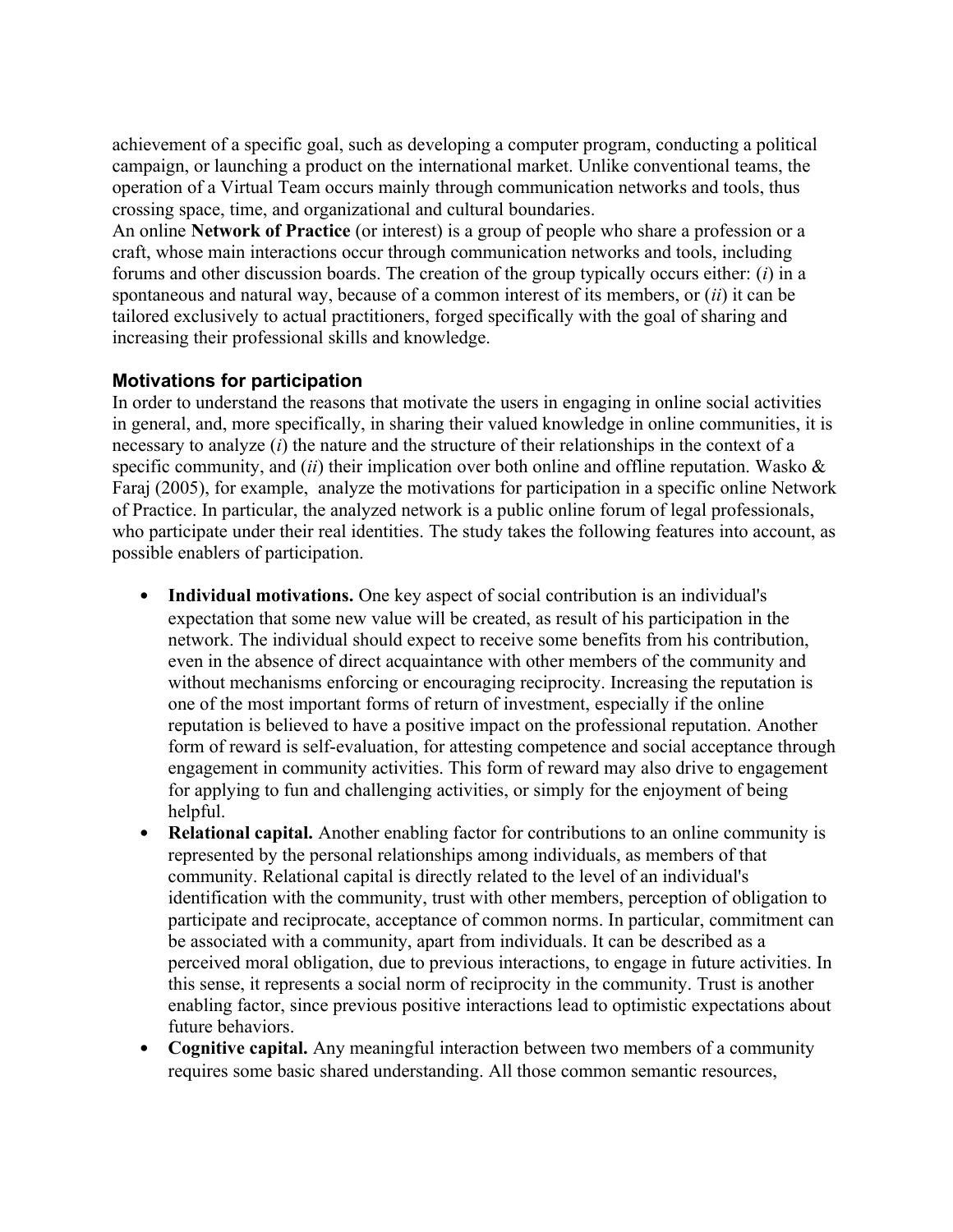including languages, interpretations, narratives, contexts and norms, are usually described as cognitive capital. In fact, an individual can participate in community activities only if he possesses the required knowledge and, more in general, the required cognitive capital. Usually this level of common understanding is related to the duration of tenure in the network. In a Network of Practice, it is the norm that individuals with more expertise and skills are also those providing the more frequent and helpful contributions.

 **Structural capital.** Communities characterized by dense internal connections are dialectically correlated with collective actions. In fact, individuals who are strongly embedded in a social network, have many direct ties with other members and a habit of cooperation. On the other hand, an individual's position in the network influences his willingness to contribute, thus increasing both the number and quality of interactions.

Those factors have different weight in different social contexts. In the case study analyzed by Wasko & Faraj (2005), reputation plays a crucial role, since it also affects professional reputation. Other factors, though, also have significant correlation with the number and usefulness of contributions in the online community. The final results compare both the level and helpfulness of contributions against the following factors: (*i*) reputation, (*ii*) willingness to help, (*iii*) centrality in the network structure, (*iv*) self-rated expertise, (*v*) tenure in field, (*vi*) commitment, (*vii*) reciprocity.

With regard to individual motivations, results for the case at hand show a stronger influence of reputation over intrinsic motivations, like willingness to help. Social capital, assessed by determining each individual's degree of centrality to the network, is confirmed to play the most significant role in knowledge exchange. Also cognitive capital, assessed by self-rated expertise and tenure in the field, shows a strong influence over participation, but this is mostly limited to the individual's experience in the field, while self-rated expertise is not quite significant. Finally, in the analyzed Network of Practice, relational capital, assessed by commitment and reciprocity, is not strongly correlated with knowledge contribution, suggesting that these kinds of ties are more difficult to develop in an online network.

## **Support for social online collaboration**

One of the goals motivating the participation in online communities is the benefit of team work over solo work. Wutchy, Jones & Uzzi (2007) demonstrate that academic research work, for instance, is moving consistently toward team work, in all fields. Moreover, teams produce research works with a higher impact over the whole research community. In a subsequent work, Wutchy, Jones & Uzzi (2008) show that scientists collaborate in geographically sparse Virtual Teams, more than locally organized teams. These Virtual Teams produce results with a higher impact than solo researchers and co-located teams.

Various studies (Van de Ven, Delbecq, & Koenig, 1976; Malone and Rockart, 1991; Malone and Crowstone, 1994) describe the advantages and costs of coordinating team activities. In fact, while an increase in coordination can lead to greater effectiveness, typically it also produces a faster growth of coordination costs. As a consequence, a lot of effort is being devoted in creating tools and technologies that make group work more effective by containing the costs of their coordination. Virtual Teams assembly is another problem that online social platforms can help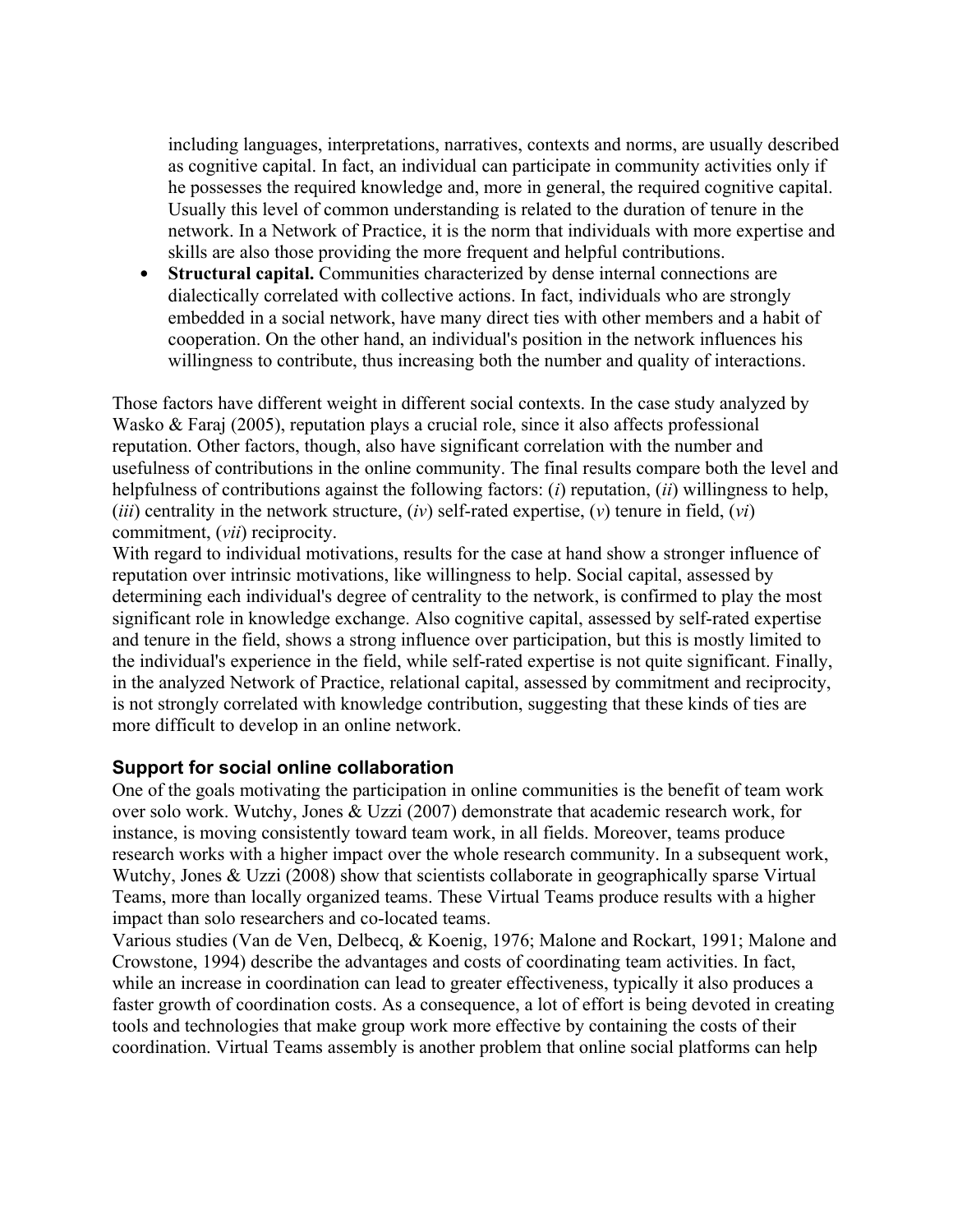solve. In fact, the success of a team depends largely on its assembly process, for identifying the best possible members.

Social collaboration platforms should also help to model and manage multidimensional networks. In fact, apart from direct relationships among people, such platforms should also include other resources. For example, in the area of academic research, a network model could include both people and the events they attend (Wasserman  $\&$  Faust, 1994), thus creating a bimodal network. Su and Contractor (2011) propose a more complex multidimentional network model, including people, documents, data sets, tools, keywords/concepts, etc. Additionally, in some online communities, participation may also strongly depend on adopted mechanisms and policies for preserving privacy, including confidentiality of messages and identity. Facilitating participation in those cases requires to balance the protection of users' online presence with the need to identify and evaluate the parties they communicate with. For personal identity privacy, stable pseudonyms could be assigned at registration (Andrews, 2002). Moreover, in online communities and Virtual Teams, acquaintance may happen online, without previous connection in real life. In those cases, a member's reputation is directly related to his pseudonym, and ratability of his online activities may be more important than his real world identity for creating trust. Complete anonymity may also have a value in some activities of Virtual Teams, apart from encouraging participation in general. For example, an anonymous brainstorm activity may help opening a conversation about trust and ground rules for online meetings (Young, 2009).

## **SOCIAL NETWORKS AS FERAL INFORMATION SYSTEMS**

The initial adoption of online collaboration tools and social networking platforms in the work environment has occurred largely on an individual basis. Faced with an increasingly decentralized, expanded and interconnected environment, workers and members of organizations began adopting social networking platforms as better tools for connecting and collaborating with colleagues and partners.

Thus, at their first appearance in firms and organizations, without indications from the management and without integration with internal information systems, social platforms took the form of feral systems. In fact a Feral Information System can be defined as "a computerized information system that is developed by individuals or groups of employees to help them with their work; it is not condoned by management nor is it part of the corporation's accepted information technology infrastructure. Its development is designed to augment, or in some cases, circumvent existing organizational information systems" (Houghton & Kerr, 2006). In this sense, social media can often be considered as "feral systems". In fact, along the definition, (*i*) they are not "part of the corporation's accepted information technology infrastructure", and (*ii*) they are "designed to augment" that infrastructure.

The following subsections will explain these aspects in greater detail. In particular, they will deal with: (*i*) the reasons why social networks are not yet accepted as part of the IT infrastructure, i.e. the risks and challenges associated with using social networks in the working environment; (*ii*) the reasons why employees adopt them, nevertheless, i.e. the opportunities they give to users and the way they can augment the official infrastructure; and finally (*iii*) what is the actual state and trends about the endorsement of social networking by organizations and firms.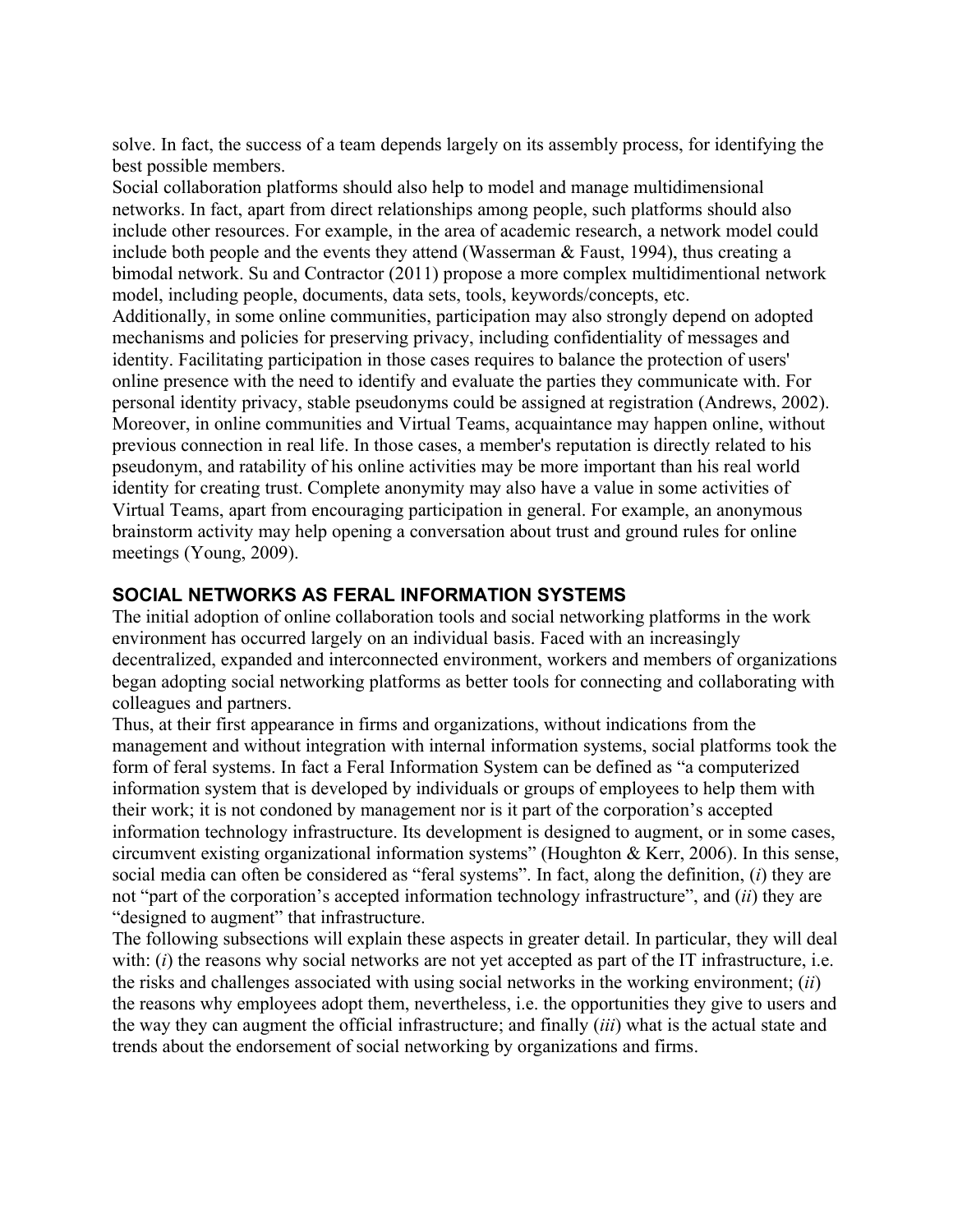#### **Risks and challenges for firms and organizations**

In a study published by at&t (2008), ten main challenges are listed for the adoption of social media by businesses. In fact, these challenges can be grouped in three main areas: (*i*) organizational costs, (*ii*) risks of capital loss, and (*iii*) technical challenges. About **organizational costs**, the first issue is that social networking have indirect benefits, which often are not fully appreciated. It is probably the main area of resistance, due to the perceived costs of networking time, not seen as cost efficient activity, and the necessity to allow employees to manage their working time with more freedom. However, traditional ROI methods make it difficult to incorporate all the benefits of social media, both direct and indirect. Thus new performance indicators will be needed. Another issue is the definition of an effective plan to reach the critical mass for the social network to be functional. In fact, common figures of users creating content and collaborating through social media are pretty low, typically from 1% to 20%. Resistance to adoption can come from both regular employee and cadres, possibly including managers and executives. Such a plan would also face the problem of timeliness. In fact, developments in the Web 2.0 environment occur very fast: successful applications may reach millions of users in a couple of years, sometimes creating a new market. Thus, organizations need to plan and enact their plans in a responsive way, or face the risk of being surpassed by the adoption of new unauthorized tools and media by members, in the form of feral systems.

Other challenges are related to the risk of **loss of capital**, faced by organizations in the adoption of social media. The capital at risk can include intellectual property , as well as human and social capital. In fact, organization members may easily and inadvertently leak sensible and protected content on social media, and such content may face rapid diffusion by "word of mouth" mechanisms. An even greater risk, however, may come from the increased mobility of organization members and employees. This risk is increased by the exposure of members' profiles to the outside world, including other organizations and competitors. Such profiles may be provided explicitly, or obtained through the analysis of the history of member's activities with counterparts though social media.

Finally, the adoption of Online Social Networks implies **technical costs** for creating and maintaining a more complex and open infrastructure. Some important challenges regard security, which is harder to enforce as intranets need to open to the external world, for enabling social collaboration. The risks include the malicious behavior of users, as well as the proliferation of viruses and malware. Also on the technical front, social media applications require increased levels of bandwidth, storage and computational capacity, to support interactions through videos and other form of rich content. Moreover, the increased and differentiated use of social media will pose challenges for the interoperability of different applications, especially with regard to security and authentication schemes.

While the study of at &t is formulated in reference to the business context, it is interesting to notice that similar considerations are also referred to government agencies and other types of organizations. For example, Bev et al. (2008) describe the case of **government agencies**. Among other issues, the study underlines the problems of (*i*) employees wasting time on social networks, (*ii*) risk of malware and spyware coming from high traffic sites, and (*iii*) bandwidth requirements. About the first issue, that we described as one aspect of the organizational costs, the authors of the document argue that the problem is not specific to Web 2.0 technologies. In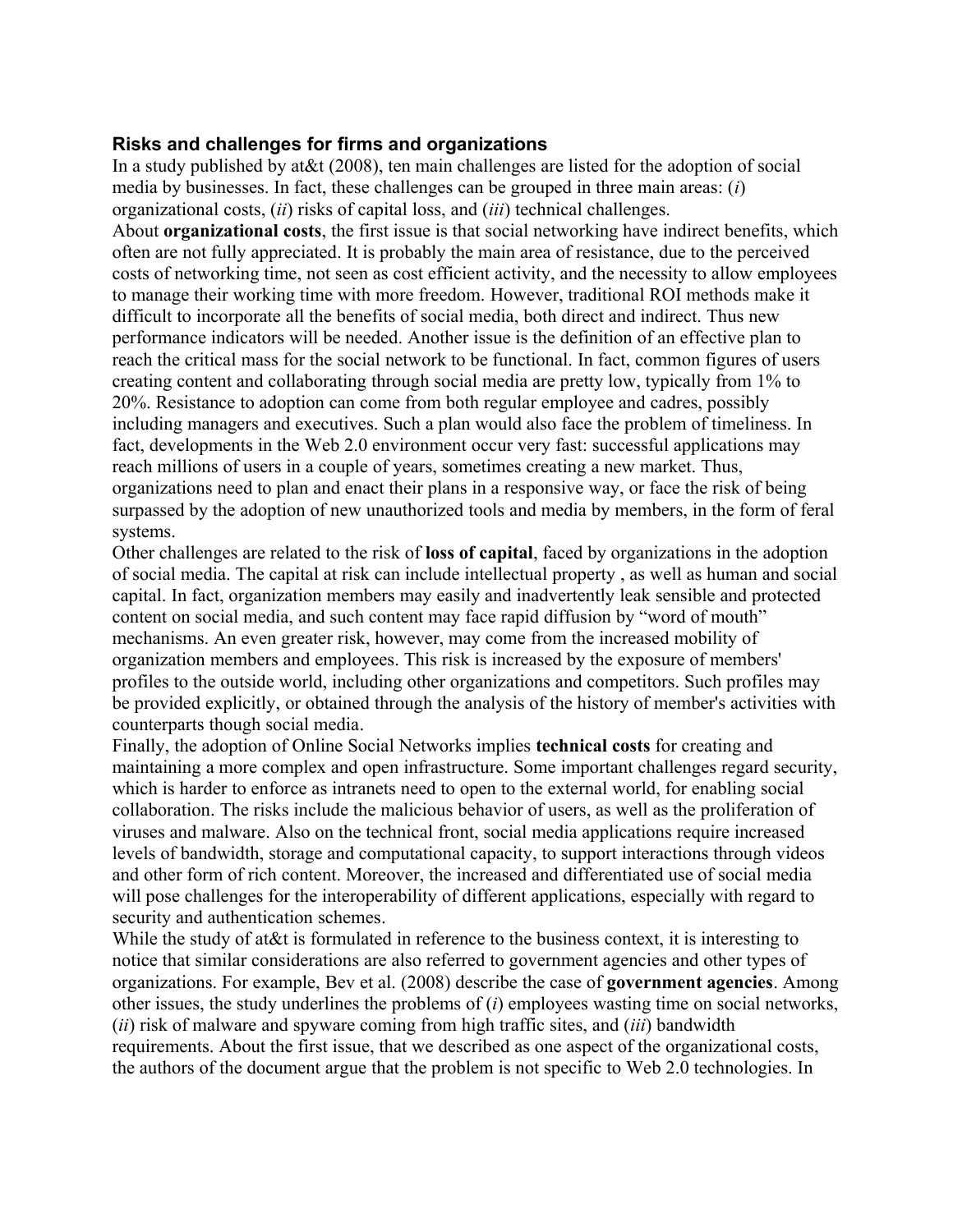fact, a similar argument was used with respect to mobile phones, emails, etc. For this reason, it is better treated as a management problem, than a technology problem. About security, efforts should be dedicated to at least mitigate the risks, if they can not be canceled. Finally, with regard to bandwidth and other technological issues, enough resources should be deployed, to allow at least some selected employees to use rich-content media to communicate with the public, in the most effective way.

Another study, about the adoption of Web 2.0 in the USA **Department of Defence**, presents similar results (DoD, 2009). Regarding the organizational costs, authors list the need to replace legacy processes and make decisions to drive the change, considering contributions from users; train the workforce to take advantage of new technologies; define a clear articulation of the value. About the risk of loss of capital, the authors point out information leaks as particularly serious treats. According to the study, the opportunities of increased sharing and collaboration should be exploited, and not left in the hands of adversaries. For this reason, risk should be mitigated, as completely avoiding it is not a viable solution. This requires that policies are updated accordingly, and the establishment of trust is fostered. In particular, the necessity of organizations to work together must be adequately addressed. Finally, with regard to technical costs, the study discusses the use of "cloud computing" services and the issues of edge users, who connect through mobile devices and applications.

As a final example, also the case of the **Ohio Division of Wildlife**, which decided to remove the barriers to adoption of social media applications, demonstrates the real potential of the new technologies (Cockerill, 2013). Notwithstanding initial concerns, which were similar to the other reported cases, the agency was able to make good use of social media, with no security breaches and exploiting already available networks. However, additional staff was necessary for the management of new social media applications.

#### **Social media for augmenting information systems**

Although often social networking technologies are not condoned as part of the official information system, yet people use them routinely, at least on an individual basis. In fact, many work activities, in many different sectors, benefit from social media. The use of social media can help workers in their activities (Casson & Della Giusta, 2007; Isari et al., 2011). Social media are a suitable means for coordination among people. Usually it happens across firms boundaries, but they can help in the coordination of activities within a same firm with a big help when employees work in different sites. In this last case, they can provide a complete environment to enable employees to self-organize online, report their status, and stay aware of the status of the other employees of course, considering all the information necessary for coordinating or helping their work. Moreover, the access to social media and, in particular, to community discussing about the technologies and the business of the company can help in the distribution of knowledge within the company and minimizing misunderstandings between colleagues who do not meet face-to-face frequently. Of course, the use of corporate microblogs, either feral or officially supported, can help in the previous cited tasks, but also it allows employees to spread knowledge, ideas, and suggestions about the ways of improving their work.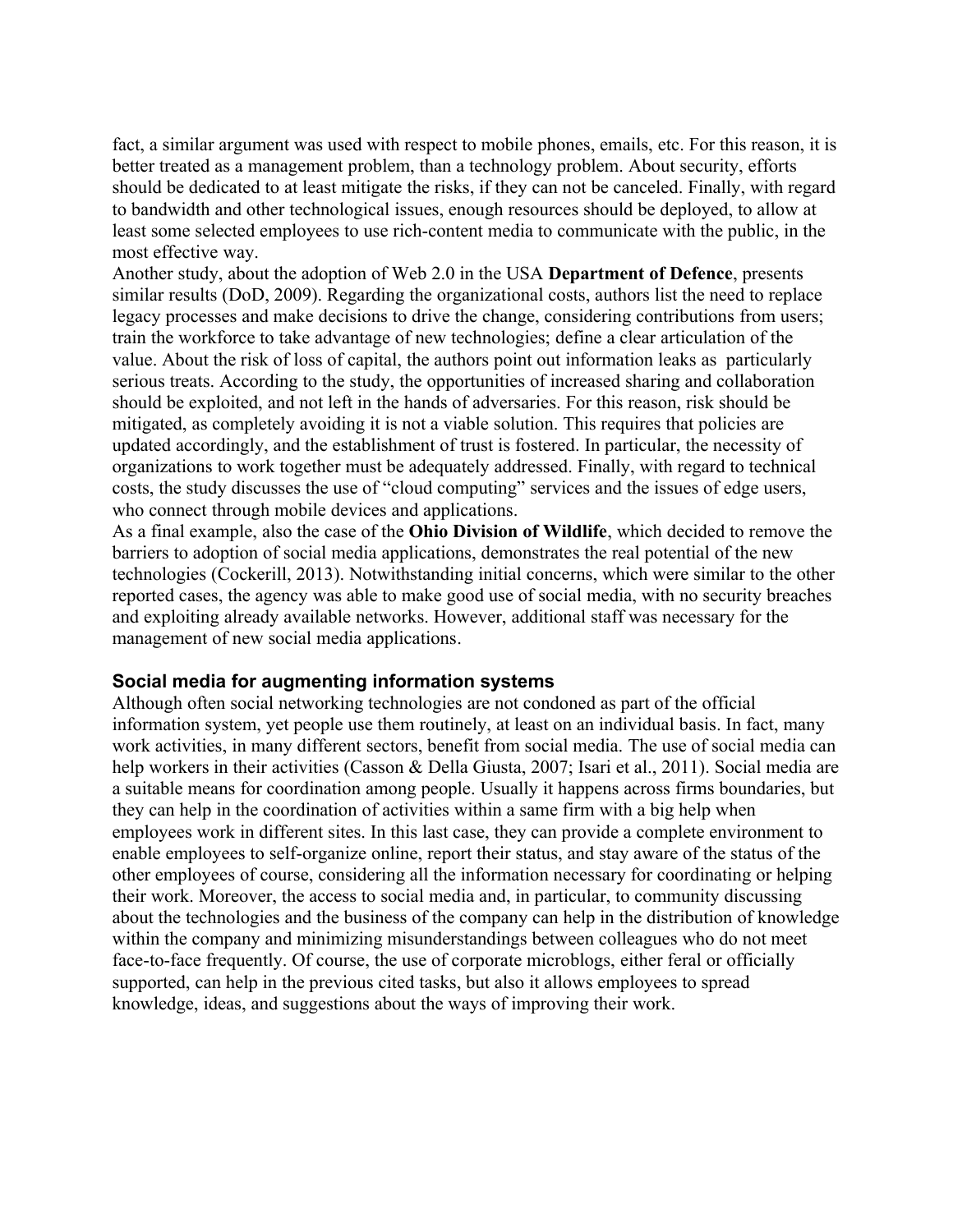It is quite easy to find many concrete cases of use of social media for work activities, adopted at first on an individual basis. Just as examples, we will briefly cite the two quite different cases of (*i*) journalism, and (*ii*) software development.

In the field of **journalism**, social media have already acquired an important role, especially for reporting on breaking news. In those cases, when journalists lack direct sources, social media can guarantee an alternative flow of information, produced by eyewitnesses and other non professional reporters, who happen to be on the scene at the right moment. However, this new flow of information poses new challenges, as professionals have to discern interesting and trustworthy sources and pieces of content in a magma of information overflow. Professional journalists, in particular, should be wary of rumors and misinformation which are easy to spread on social networks. They should avoid to augment their epidemic potential, to provide credible reports to the public and protect their own professional reputation. For this reason, some research works are targeting specifically the problem of filtering and assessing the veracity of sources found through social networks. For example, Diakopoulos et al. (2012) propose a filtering system, based on various mechanisms. A first filter is meant to detect eyewitnesses, on the basis of a principled dictionary approach. Another filter is used to classify users, segmenting sources according to some archetypes of information producers (e.g. organizations; professional journalists and bloggers; common people). The filtering process is also supported by an estimation of location information, based on a source's friends network, and by an analysis of content cues, for automatically detecting misinformation and evaluating information credibility. Another, very different, example is **software development**, where Virtual Teams are quite a common practice. In fact, individual developers increasingly use social networks to self-organize both with colleagues in the same organization, and across organizational boundaries. Also, some large communities have emerged as a grassroot process, empowered by new social media and motivated by common interests and emerging attractive targets. In particular, Begel (2010) apply a specific model of teaming (Tuckman & Jensen, 1977) to the process of software development. The teaming problems are central in the process, and thus it is highly dependent on developers' abilities to connect and relate with colleagues with similar interests and sufficient skills. The role of social media can then be analyzed in the various aspects of teaming: (*i*) forming, i.e., to select and organize developers into a team; (*ii*) storming, i.e., to reach consensus about the team's goals; (*iii*) norming, i.e., to define guidelines and development methodologies; (*iv*) performing, i.e., to actually develop the new product, through coordinated activities; (*v*) adjourning, i.e., to evaluate accomplishments and failures and improve the team's functioning.

More in general, social media are appreciated by individuals and organizations as they improve collective thinking an thus foster innovation. In fact, **creativity and innovation** have long been the subjects of organizational studies and social network analysis. Though not all creative ideas lead to innovation, yet it is from creativity that innovation may arise, if followed by successful implementation. Fedorowicz et al. (2008) note that creative ideas rarely come from individuals. More often, they come from teams and groups. Today, this frequently happens in Virtual Teams, through social media and e-Collaboration. Studies focus on various important aspects, such as: (*i*) the impact collaborative tools; (*ii*) the impact of e-Collaboration processes; and (*iii*) the design requirements for tools supporting creativity and innovation. Dwyer (2011) argues that, apart from the number of collaborators, it is also important to measure the quality of collaboration. In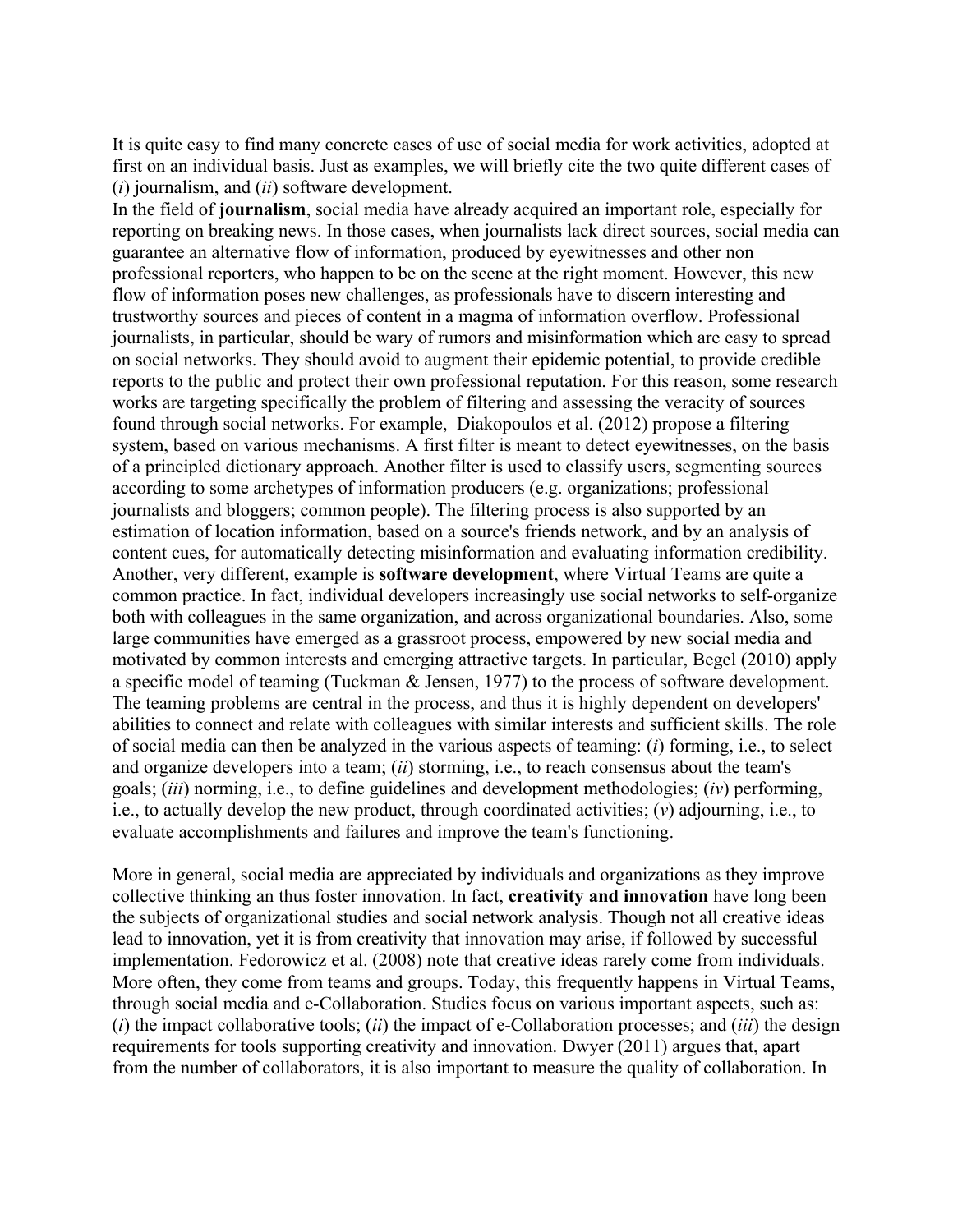fact, various collaborator segments can be identified, with significant differences in the value of contributed ideas and the timing of participation. Thus, new metrics should be used, taking those differences into account and being based on information content. Hayne & Smith (2005) note that groupware performance depends on the fit between the structure and task of the group. However, they argue that an important role may also be played by the **cognitive structure**, which also maps to the group structure. In fact, collaborative tasks may push human cognitive capabilities to their limits, in terms of perception, attention and memory. Thus, the authors argue for the integration of different areas of study, such as: psychology, especially with regard to abilities and limitations; theories of social interactions, with regard to group communication and motivation; studies of groupware structures and human interactions mediated by artifacts. Recent theories of cognition, including template theory, transactive memory and distributed cognition, provide some ground for the analysis of groupware. The main goal is the definition of methods to improve the fit between cognitive structures and group tasks, for minimizing the group cognitive effort and maximizing the application for the collective task.

To leverage the advantages of social networking, organizations and firms should support their transition from the individual adoption as feral systems to the formal incorporation into existing information systems. To achieve this goal, knowledge management professionals should act as **social networking architects**, in conjunction with other managers and IT professionals. In fact, social network analysis can highlight the patterns of connection among individuals and the main knowledge flows in a whole organization. Thus, it can be used by managers as a basis for reshaping the organization and advancing towards the business goals. Anklam (2004) describes three main types of intervention, to conduct after a social network analysis: (*i*) structural/organizational, i.e. change the organigrams to improve the knowledge transfer; (*ii*) knowledge-network development, i.e. overcome resistance to action on the basis of evidence, instead of intuition; (*iii*) individual/leadership, i.e. resolve problems with the particular role of individuals, for example acting as factual gatekeepers and resulting in a knowledge bottleneck. More in general, social network analysis can be useful to cope with common business problems, including: launching distributed teams, retention of people with vital knowledge for the organization, improve access to knowledge and increase innovation.

Along the same lines, Roy (2012) discusses the profile of leaders in Virtual Teams. In fact, apart from usual technical and leadership capacities, to work effectively in a virtual environment, they also need abilities to build relationships among participants and to defuse frustrations. In fact, on the one hand, they need particular communication skills, as well as good knowledge for operating video conferencing softwares and other CSCW tools. On the other hand, they must be able to establish trust, embrace diversity, motivating team members and fostering the team spirit. Forgie (2011) discusses in particular the case of a matrix organization, in which people collaborate with others, often without the usual context of authoritative roles. This scenario is frequently accompanied with a request to do "more with less", through the collaboration of flatter and leaner organizations. In this case, leaders are challenged to develop a culture of cooperation trough existing boundaries, guiding members with competing priorities to achieve the common goals.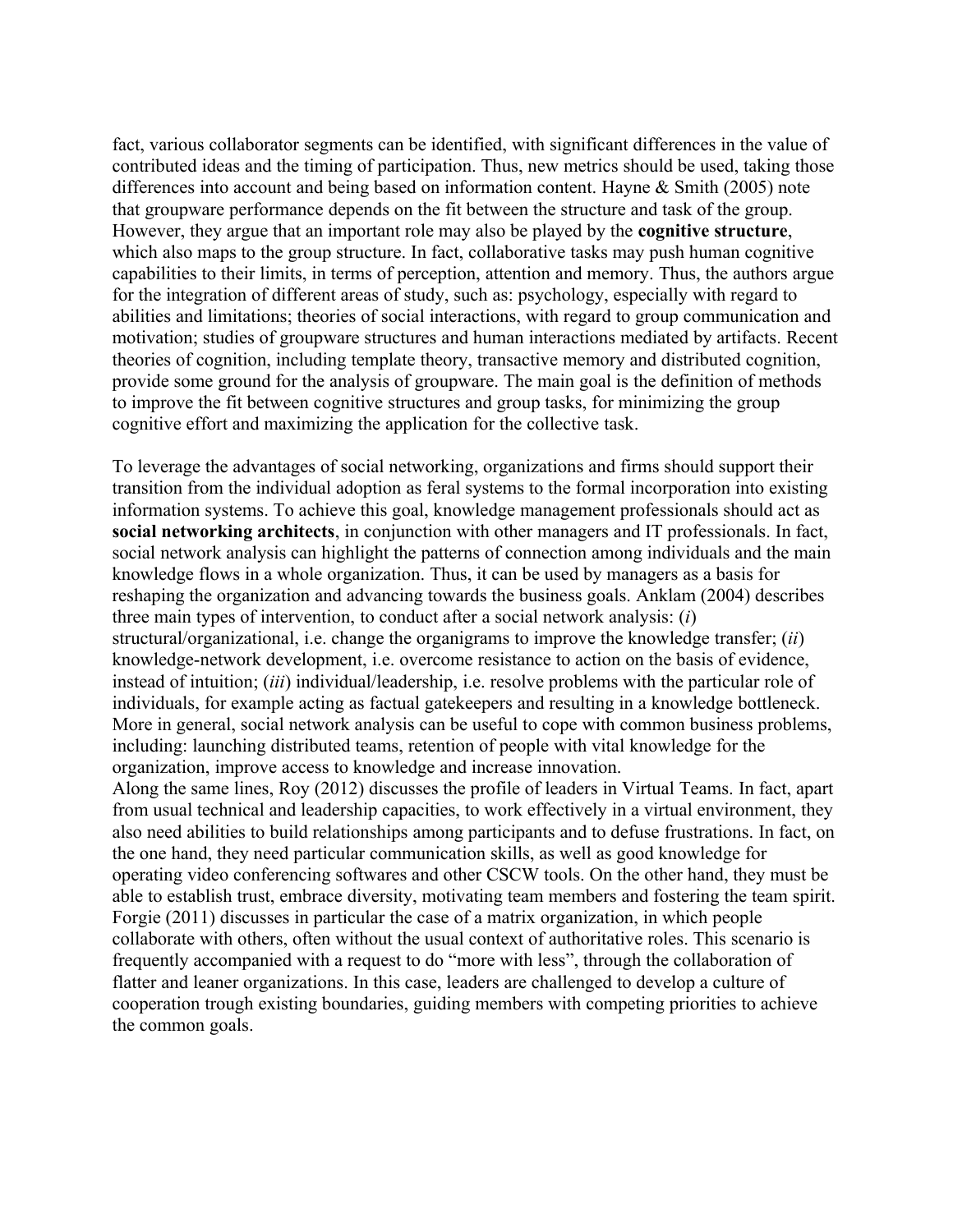#### **Endorsement by firms and organizations**

The trend toward introducing social media systems in the work environment has seen a massive increase in importance in recent years. At their first appearance, without indications from the management and without integration with internal information systems, social media took the form of feral systems. However, organizations and firms are finally becoming to accept this situation as a matter of fact, trying to gain benefits from the same features that drove the introduction of social platforms in the first place. Thus, information systems are moving from the communication level, to the coordination and collaboration levels, increasingly acknowledging and leveraging the various dimensions of social relations among people, both internally and across organization boundaries.

A first strategy, that some organizations and brands are adopting, is to use social media for improving their **Customer Relationship Management** (CRM). In fact, social media can be a means for firms and organizations to listen to customers and to cope with the difficulties in collecting data through interviews (Murphy et al., 2011). Social media allow the use of online sources of information, sometimes for free. So firms and organizations are moving to reduce costs and time needed by traditional survey researches. Moreover, in the last years several social media monitoring tools and platforms have been developed to listen to the social media users, analyze and measure their content in relation to a brand or enterprise business and so it is reducing the time necessary for extracting the useful information through the huge data provided by social media (Stavrakantonakis et al., 2012). However, this quite popular trend towards so-called "*Social CRM*" has not always been satisfactory. A study by IBM (2011) shows that there's a quite large gap between the expectations of brand managers and social media users. In fact, only the 23% of users are keen to engage with brands on social media, and only 5% of users declare active participation. The majority, instead, limit their communications and shares with parents and relatives. Among the potentially interested people, many expect tangible benefits, including discounts, services, additional information and reviews about products. The study is in accordance with the difficulties that brands face to engage with users and to launch viral campaigns. Nevertheless, businesses continue to be greatly interested in using social media for rapid distribution of offers and content, reaching new people trough trusted introducers, but also for improving customer care and research.

A second type of effort is directed to augment internal tools, in particular **Knowledge Management** (KM) systems, with explicit and rich data about relationships among involved people. The long term goal of KM, in fact, is to let insights and experiences existing in implicit way into an organization emerge and become easily accessible for wider internal adoption. Such knowledge can be either possessed by individuals or embedded into common practices. To provide effective access to valuable internal knowledge and expertise, it is essential to recognize and value the particular knowledge possessed by different persons, and then to have means to contact the relevant persons in a timely manner, thus making information-seeking an easier and more successful experience. In many regards, such a scenario can be fully developed only on the basis of the evolution of existing ICT tools and the creation of new ones, by making some typical features of social networking applications available in tools for daily activities.

This trend regards existing Information Systems and also, for some aspects, platforms for **Enterprise Resource Planning** (ERP). In fact, some aspects of traditional ERP systems are integrating features of social networking platforms, fostering collaboration among people on the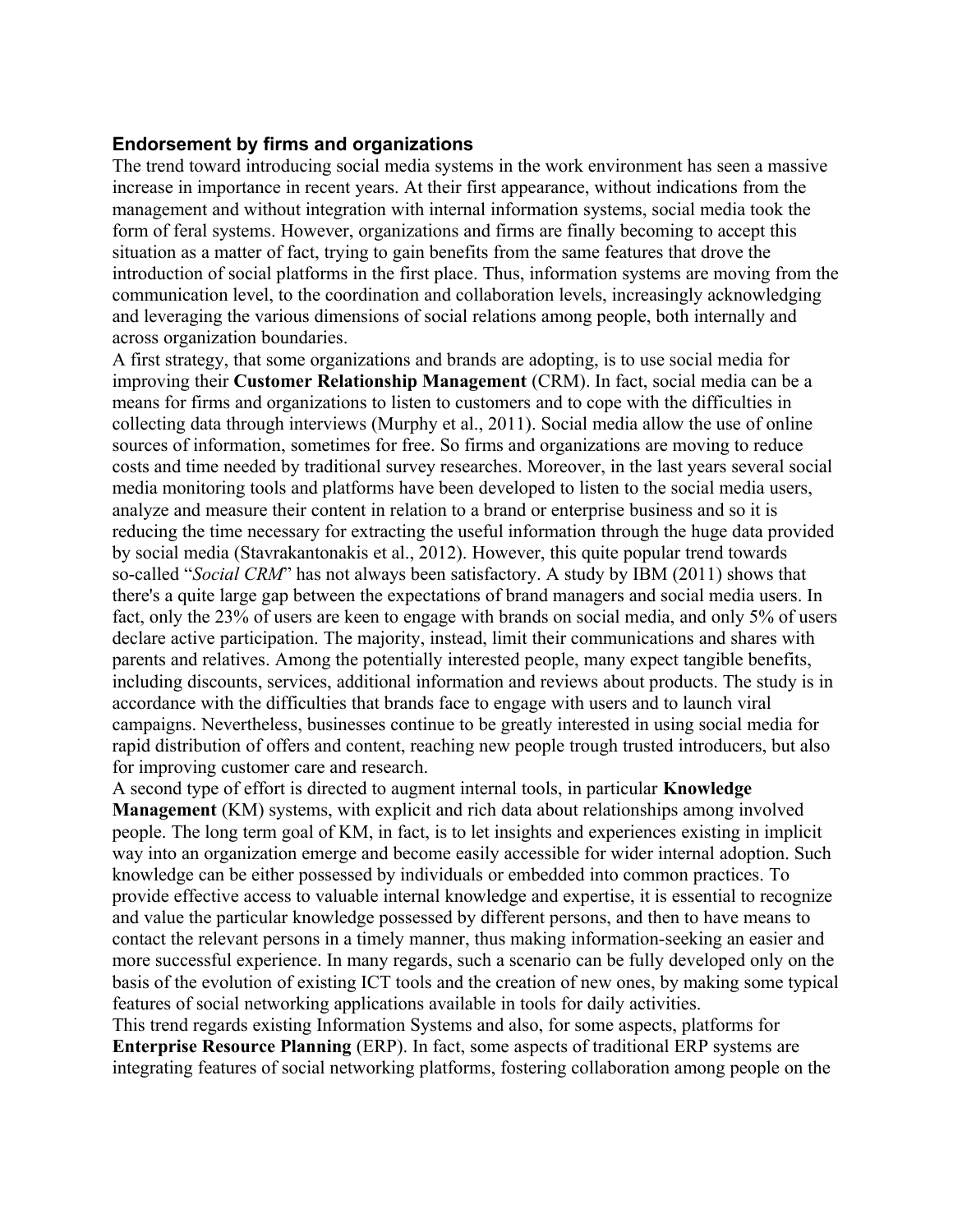basis of direct interpersonal links and simple knowledge sharing tools. The centralized and inward approach of early systems is being challenged also in the core area of production management software. The drift towards network of integrated enterprises is testified by an increasingly dynamic production environment, arranged in the form of complex Virtual Organizations and Virtual Enterprises. In this context, the tasks of supply chain management, project and activity management, data services and access control management require the participation of actors of different organizations and possibly different places and cultures. Thus, as inter-organizational collaboration is becoming a central point in the new digital society, focus is moving from prefigured organigrams to the real emerging relationships, in either a local or global network, in which people are actually engaged while performing their activities.

# **FUTURE RESEARCH DIRECTIONS**

While the difficulties faced to deploy effective Information Systems in an increasingly globalized scenario are leading enterprises and organizations to integrate Online Social Networks into their systems and workflows, those new systems also face similar problems, including insufficient and scattered participation. In fact, Online Social Networks are not a silver bullet, but they must be modeled and deployed to fit the peculiarities of the particular environment where being used.

Some analysts argue that, in general, the adoption of social networking tools by businesses may improve their market presence and also increase revenue (at&t, 2008). In this case, apart from revenue, new indexes have to be analyzed to measure the social performances. The shift could materialize in: (*i*) expanded reach in new markets and niches; (*ii*) effectiveness of direct marketing and product launch; (*iii*) improved customer experience through some form of social CRM; (*iv*) integration with external information channels.

The effects we mentioned are expected to be stimulated by embracing the changes brought by social networking, in communication forms, business vision, internal culture and organization. From the point of view of internal organization, project leaders need to play the role of social networking evangelists, while knowledge management professionals should become social networking architects, in direct contact with other IT professionals (Anklam, 2004; Forgie, 2011; Roy, 2012). However, the adoption of social networking tools is going to occur at different speeds, requiring plans for implementing changes and means for encouraging effective participation. In fact, rather unsurprisingly the impact of social networking is much larger and started sooner on Virtual Teams, start-ups, small and geographically sparse organizations than on large corporations.

In any Virtual Teams, the adoption of an open social networking tool allows each participant to improve his skills and knowledge, not only by accessing raw information, but also by receiving mentoring from online contacts. On the other hand, a participant in the team will similarly enjoy an increased visibility inside a larger community, making his expertise known and available to his acquaintances. Thus, depending on the dimension of his social network, each participant is: (*i*) increasingly involved in lateral activities, and (*ii*) solicited to move to other projects. However, this tendency is potentially disruptive for both large companies and small teams, because it represents a risk of loss of human and intellectual capital. In order to overcome this issue, teams and organizations are expected to motivate participants to continue their engagement in collaborative work. Solutions include (*i*) specific reward systems based on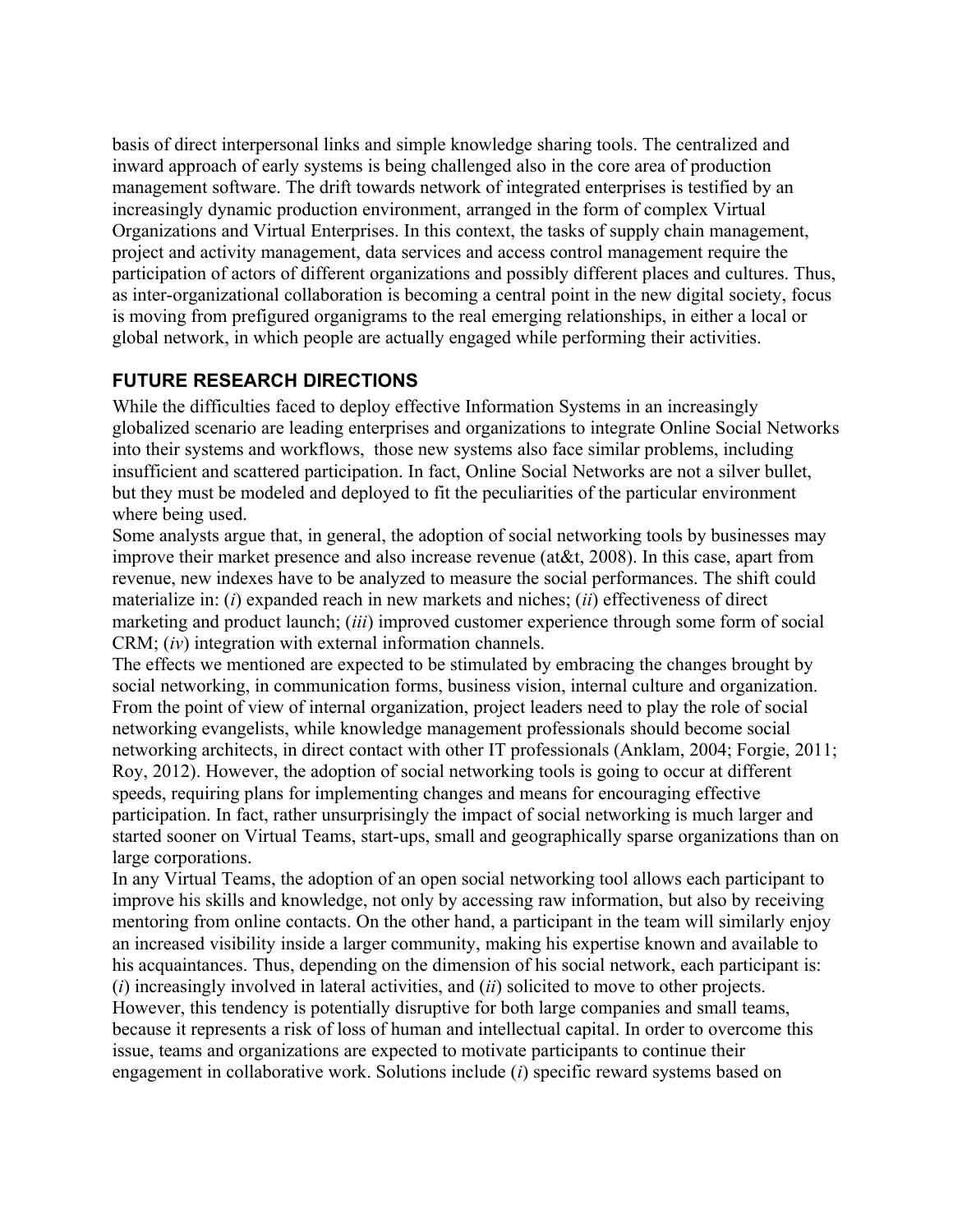growing reputation inside the community, (*ii*) individual incentives (Chui, Miller & Roberts, 2009), and (*iii*) active efforts by "*animators*". Career paths could also be designed to acknowledge the important role of animators, business bloggers and other experts, acting in a visible way inside a community and promoting participation.

Especially in the case of software development, product life-cycles are getting shorter and shorter. The materialization of an idea into a mature Web 2.0 application, with millions users, may take just a couple of years. Innovation is often sustained by forms of collective thinking (Dwyer, 2011; Fedorowicz, Laso-Ballesteros & Padilla-Meléndez, 2008; Hayne & Smith, 2005), either through e-Collaboration tools or real meetings, involving team participants and other partners from the value chain. This may be particularly useful for anticipating customer needs. The capacity to react to such a dynamic environment depends on the size of the organization, but also on visions, plans and tools deployed to embrace changes.

Conversely, resistance to the introduction of social networking tools may slow innovation down. It is often motivated by the perception of social networking as a cost inefficient activity, in which employees get involved despite of duties with higher priority. This perception may induce a sort of "*Big Brother syndrome*" among managers. Another important issue is the confidentiality of sensitive information of projects and organizations, which may become harder and harder to maintain while organizational boundaries fade. Encryption and access control mechanisms are necessary, but not sufficient. Training on the risks of information leakage should not be limited to those in contact with customers. Instead, security awareness should be introjected by all the participants in a Virtual Team or the members of a large organization.

# **CONCLUSION**

In the present chapter, we reviewed the notion of social capital in the context of human social networks. Social capital is important both for the individuals that are able to accumulate large amounts, and for organizations.

Subsequently, we showed how social capital, or at least the idea of being able to accumulate it, either directly or indirectly, is an important factor in the participation in online social networking activities. These activities are sometimes blessed by the company, that provides official means to engage, but more often than not take place in feral informative systems, with no intervention from the management or even against it.

Finally, we discussed how social elements have been introduced into more traditional business systems, such as CRMs and ERPs. Whether these experiments are successful is still a matter of debate. For certain, their success does not always match the most optimistic expectations.

## **REFERENCES**

Anklam, P. (2004). KM and the Social Network. *Knowledge Management Magazine*, May 2004, pp.24-28.

at&t (2008). *The Business Impacts of Social Networking*. Retrieved 2012-10-20 from http://www.business.att.com/content/whitepaper/WP-soc\_17172\_v3\_11-10-08.pdf

Baker, W. E. (1990). Market networks and corporate behavior. *American journal of sociology*, 589-625.

Baum, J. A. (1999). Whole-part coevolutionary competition in organizations. *Variations in organization science*, 113-135.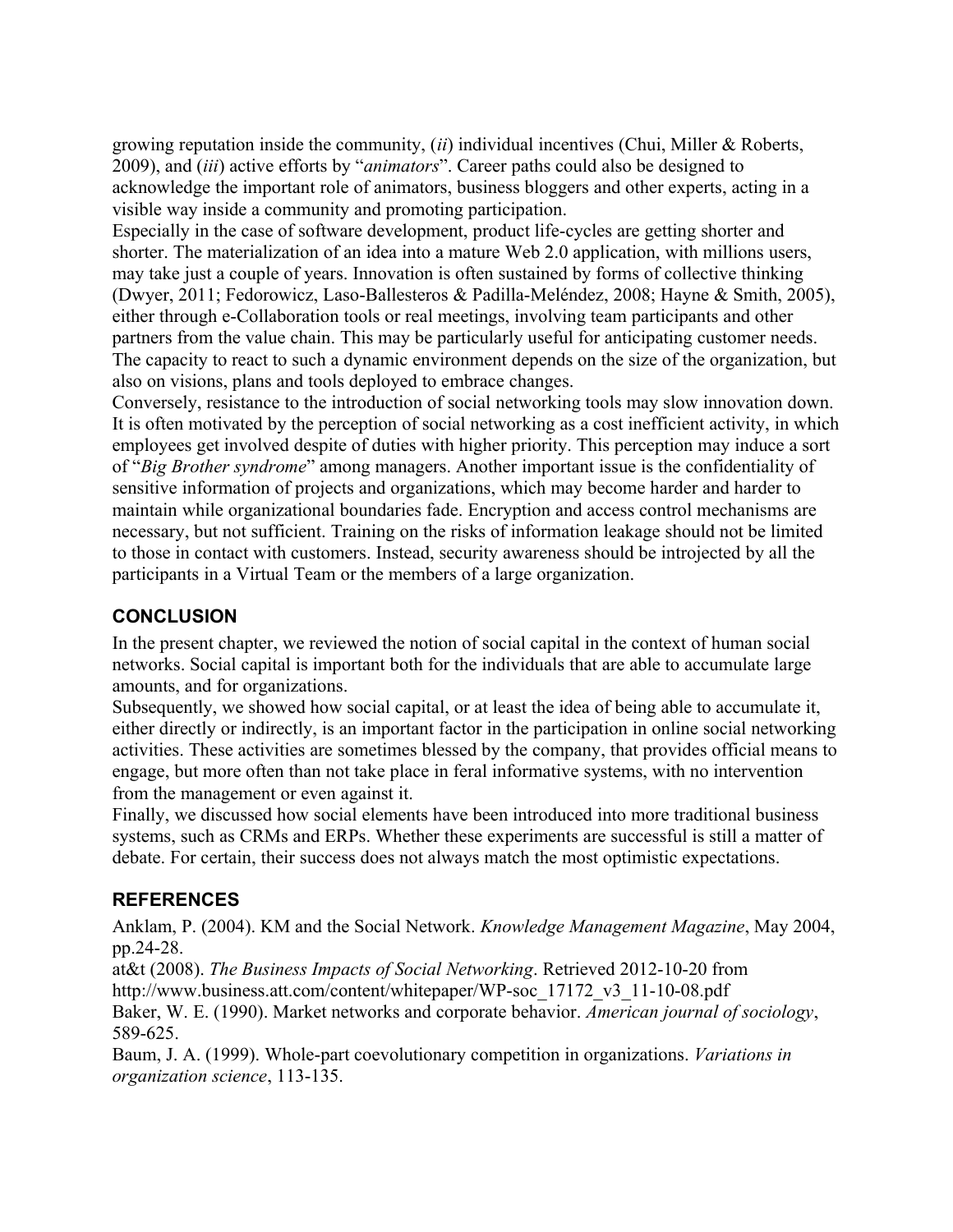Begel, A., DeLine, R., & Zimmermann, T. (2010, November). Social media for software engineering. In *Proceedings of the FSE/SDP workshop on Future of software engineering research* (pp. 33-38). ACM.

Bev, G., Campbell, S., Levy, J., & Bounds, J. (2008). Social media and the federal government: Perceived and real barriers and potential solutions. *Federal Web Managers Council*.

Borgatti, S. P., & Foster, P. C. (2003). The network paradigm in organizational research: A review and typology. *Journal of management*, *29*(6), 991-1013.

Burt, R. S. (1987). Social Contagion and Innovation: Cohesion versus Structural Equivalence. *American Journal of Sociology*, *92*(6), 1287-1335.

Burt, R. S. (1995). *Structural holes: The social structure of competition*. Harvard University Press.

Campbell, J. H. (1985). An organizational interpretation of evolution. *Evolution at a crossroads*, 133.

Casson, M., & Della Giusta, M. (2007). Entrepreneurship and Social Capital Analysing the Impact of Social Networks on Entrepreneurial Activity from a Rational Action Perspective. *International Small Business Journal*, 25(3), 220-244.

Chui, M., Miller, A. & Roberts, R. (2009). Six ways to make Web 2.0 work. *The McKinsey Quarterly*, Feb 2009.

Cockerill, C. H. (2013). Exploring Social Media Obstacles and Opportunities within Public Agencies: Lessons from the Ohio Division of Wildlife. *International Journal of Business and Social Science*, 4(2).

Coleman, J. S. (1988). Social capital in the creation of human capital. *American journal of sociology*, 95-120.

Diakopoulos, N., De Choudhury, M., & Naaman, M. (2012, May). Finding and assessing social media information sources in the context of journalism. In *Proceedings of the 2012 ACM annual conference on Human Factors in Computing Systems* (pp. 2451-2460). ACM.

DiMicco, J. (2007). Identity management: multiple presentations of self in facebook. *6th International Conference on Supporting Group Work (GROUP'07)* (pp. 1–4). Sanibel Island, FL.

DiMicco, J., Millen, D., & Geyer, W. (2008). Motivations for social networking at work. *Conference on Computer Supported Cooperative Work (CSCW'08)* (pp. 711–720). San Diego, CA.

DoD CIO & Joint Staff J6 (2009). *The Use of Web 2.0 in the Department of Defense*. Retrieved 2012-10-20 from http://www.au.af.mil/au/awc/awcgate/dod/use-of-web20-in-dod.pdf Dwyer, P. (2011). Measuring Collective Cognition in Online Collaboration Venues.

*International Journal of e-Collaboration (IJeC)*, 7(1), 47-61. doi:10.4018/jec.2011010104 Fedorowicz, J., Laso-Ballesteros, I., & Padilla-Meléndez, A. (2008). Creativity, Innovation, and E-Collaboration. *International Journal of e-Collaboration (IJeC)*, 4(4), 1-10. doi:10.4018/jec.2008100101

Forgie, J. (2011). Working Effectively in a Matrix: Building and Sustaining Cooperation. *International Journal of e-Collaboration (IJeC)*, 7(4), 61-70. doi:10.4018/jec.2011100104 Foster, I., Kesselman, C., & Tuecke, S. (2001). The anatomy of the grid: Enabling scalable virtual organizations. *International journal of high performance computing applications*, *15*(3), 200-222.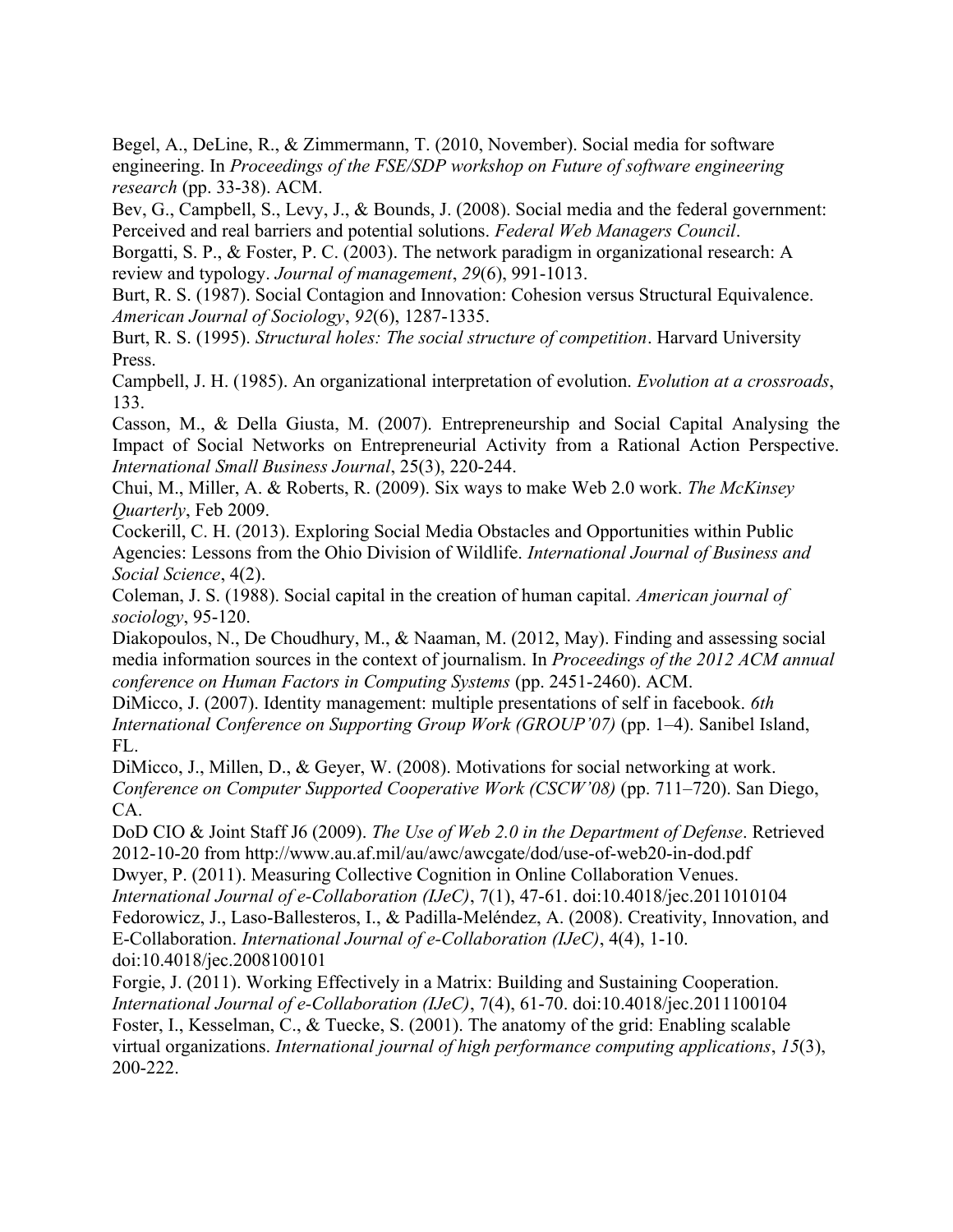Fukuyama, F. (1995). *Trust: The social virtues and the creation of prosperity* (p. 7). New York: Free Press.

Fulk, J., Heino, R., Flanagin, A. J., Monge, P. R., & Bar, F. (2004). A test of the individual action model for organizational information commons. *Organization Science*, *15*(5), 569-585. Goldschlag, D., Reed, M., & Syverson, P. (1999). Onion routing. *Communications of the ACM*, 42(2), 39-41.

Granovetter, M. S. (1973). The strength of weak ties. *American journal of sociology, 78*(6), 1360-1380.

Hayne, S. C., & Smith, C. (2005). The Relationship Between e-Collaboration and Cognition. *International Journal of e-Collaboration (IJeC)*, 1(3), 17-34. doi:10.4018/jec.2005070102 Hoang, H., & Antoncic, B. (2003). Network-based research in entrepreneurship: A critical review. *Journal of business venturing*, *18*(2), 165-187.

Holland, P., & Leinhardt, S. (1974). The Statistical Analysis of Local Structure in Social Networks. *National Bureau of Economic Research Working Paper Series*, *44*.

Hollingshead, A. B., Fulk, J., & Monge, P. (2002). Fostering intranet knowledge sharing: An integration of transactive memory and public goods approaches. *Distributed work*, 335-355. IBM Institute for Business Value. (2011). *From social media to Social CRM*. Retrieved 2012-10-20 from

http://public.dhe.ibm.com/common/ssi/ecm/en/gbe03391usen/GBE03391USEN.PDF Houghton, L., & Kerr, D. V. (2006). A study into the creation of feral information systems as a response to an ERP implementation within the supply chain of a large government-owned corporation. *International Journal of Internet and Enterprise Management*, *4*(2), 135-147. Isari, D., Pontiggia, A., & Virili, F. (2011). *Working Together in Organizations Using Social Network Sites: A Laboratory Experiment on Microblog Use for Problem-Solving*. Available at SSRN 1875924.

Jacobs, J. (1961). *The death and life of great American cities*. Vintage.

Jones, B. F., Wuchty, S., & Uzzi, B. (2008). Multi-university research teams: shifting impact, geography, and stratification in science. *Science*, *322*(5905), 1259-1262.

Loury, G. C. (1977). A Dynamic Theory of Racial Income Differences. *Women, minorities, and employment discrimination*, 153.

Loury, G. C. (1987). Why should we care about group inequality?. *Social Philosophy and Policy*, *5*(1), 249-271.

Malone, T.W., & Crowstone, K. (1994). *The Interdisciplinary Study of Coordination*. ACM Computing Surveys 26:1, 87-119.

Malone, T.W., & Rockart, J.F. (1991). Computers, networks, and the corporation. *Scientific American, 265*, 3, 128-136.

McPherson, J. M., & Smith-Lovin, L. (1987). Homophily in voluntary organizations: Status distance and the composition of face-to-face groups. *American sociological review, (52)*, 370-379.

McPherson, M., Smith-Lovin, L., & Cook, J. M. (2001). Birds of a Feather: Homophily in Social Networks. *Annual Review of Sociology*, *27*(1), 415-444.

Millen, D. R., Feinberg, J., Kerr, B., Rogers, O., & Cambridge, S. (2006). Dogear : Social Bookmarking in the Enterprise, 111–120.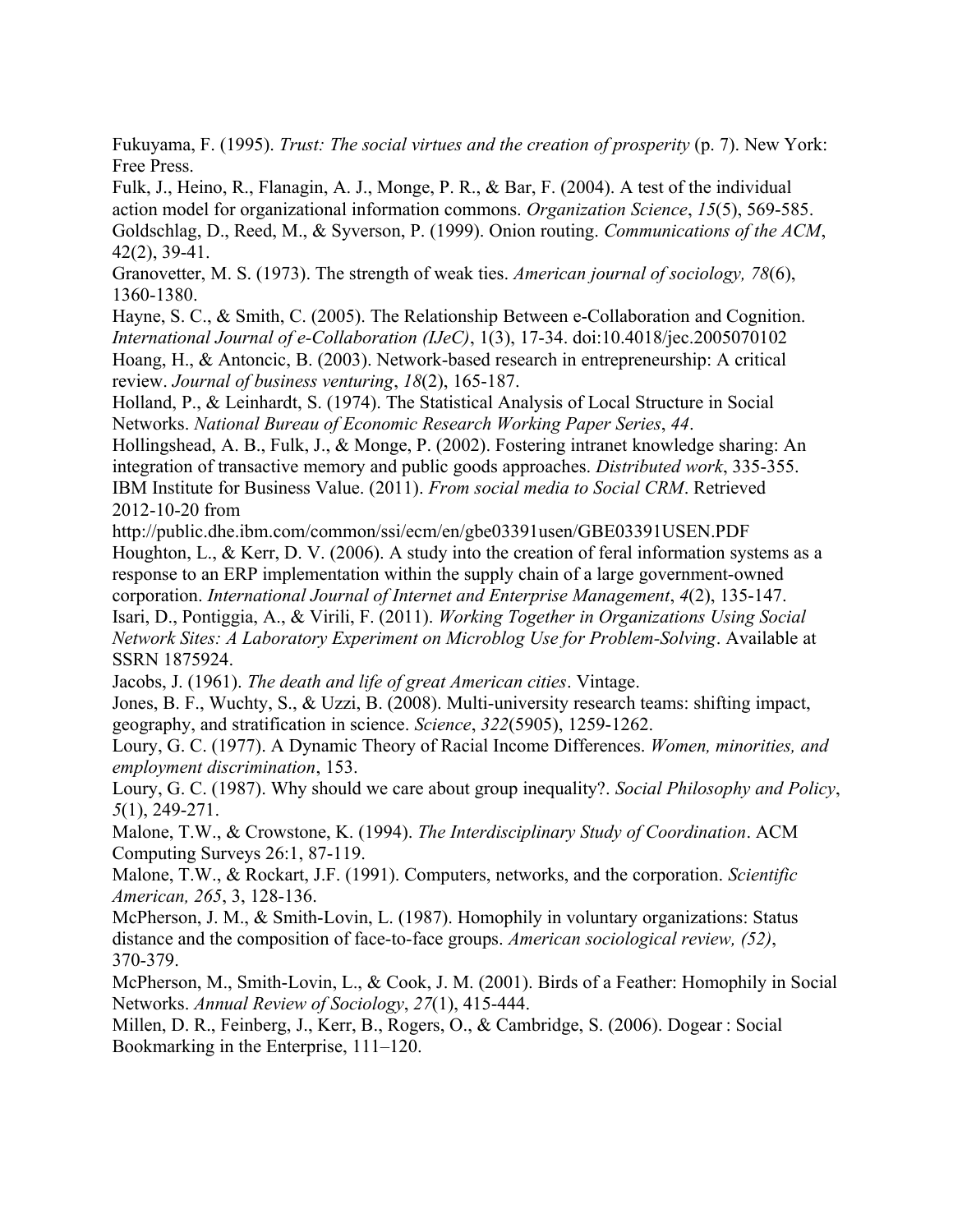Monge, P. R., & Contractor, N. (2003). *Theories of communication networks*. Oxford University Press, USA.

Mowshowitz, A. (1994). Virtual organization: A vision of management in the information age. *The Information Society*, *10*(4), 267-288.

Murphy, J., Kim, A., Hagood, H., Richards, A., Augustine, C., Kroutil, L., & Sage, A. (2011). Twitter Feeds and Google Search Query Surveillance: Can They Supplement Survey Data Collection?. *Shifting the Boundaries of Research*, 228.

Nahapiet, J., & Ghoshal, S. (1998). Social capital, intellectual capital, and the organizational advantage. *Academy of Management Review*, *23*(2), 242-266.

Parkhe, A., Wasserman, S., & Ralston, D. A. (2006). New frontiers in network theory development. *Academy of management Review*, *31*(3), 560-568.

Powell, A., Piccoli, G., & Ives, B. (2004). Virtual Teams: A Review of Current Literature and Directions for Future Research. *The DATA BASE for Advances in Information Systems*, *35*(1), 7. Putnam, R. D. (1993). The prosperous community. *The american prospect*, *4*(13), 35-42. Putnam, R. D. (1995). Bowling alone: America's declining social capital. *Journal of democracy*,

*6*(1), 65-78.

Roy, S. R. (2012). Digital Mastery: The Skills Needed for Effective Virtual Leadership. *International Journal of e-Collaboration (IJeC)*, 8(3), 56-66. doi:10.4018/jec.2012070104 Su, C., & Contractor, N. (2011). A multidimensional network approach to studying team members' information seeking from human and digital knowledge sources in consulting firms. *Journal of the American Society for Information Science and Technology*, *62*(7), 1257-1275.

Stavrakantonakis, I., Gagiu, A. E., Kasper, H., Toma, I., & Thalhammer, A. (2012). An approach for evaluation of social media monitoring tools. *Common Value Management*, 52.

Tuckman, B. W., & Jensen, M. A. C. (1977). Stages of small-group development revisited. *Group & Organization Management*, *2*(4), 419-427.

Van de Ven, A., Delbecq, A., & Koenig, R. (1976). Determinants of coordination modes within organizations. *American Sociological Review, 41*, 322-338.

Wasko, M. M., & Faraj, S. (2005). Why should i share? examining social capital and knowledge contribution in electronic networks of practice. *MIS Quarterly*, *29*(1), 35-57.

Wasserman, S., & Faust, K. (1994). *Social network analysis: Methods and applications* (Vol. 8). Cambridge university press.

Williamson, O. E. (1991). Comparative Economic Organization: The Analysis of Discrete Structural Alternatives. *Administrative Science Quarterly*, *36*(2), 219-44.

Wuchty, S., Jones, B. F., & Uzzi, B. (2007). The increasing dominance of teams in production of knowledge. *Science*, *316*, 1036-1039.

# **ADDITIONAL READINGS**

Acquisti, A., & Gross, R. (2009). Predicting Social Security numbers from public data. In *Proceedings of the National Academy of Sciences*, *106*(27) (pp. 10975-10980).

Andrews, D.C. (2002, April). Audience-specific online community design. *Communications of the ACM*, 45(4), 64-68. doi:10.1145/505248.505275.

Andrews, D.C. (2002). Audience-specific online community design. *Communications of the ACM, 45*(4), 64-68.

Bergenti, F., Franchi, E., & Poggi, A. (2011). Agent-based social networks for enterprise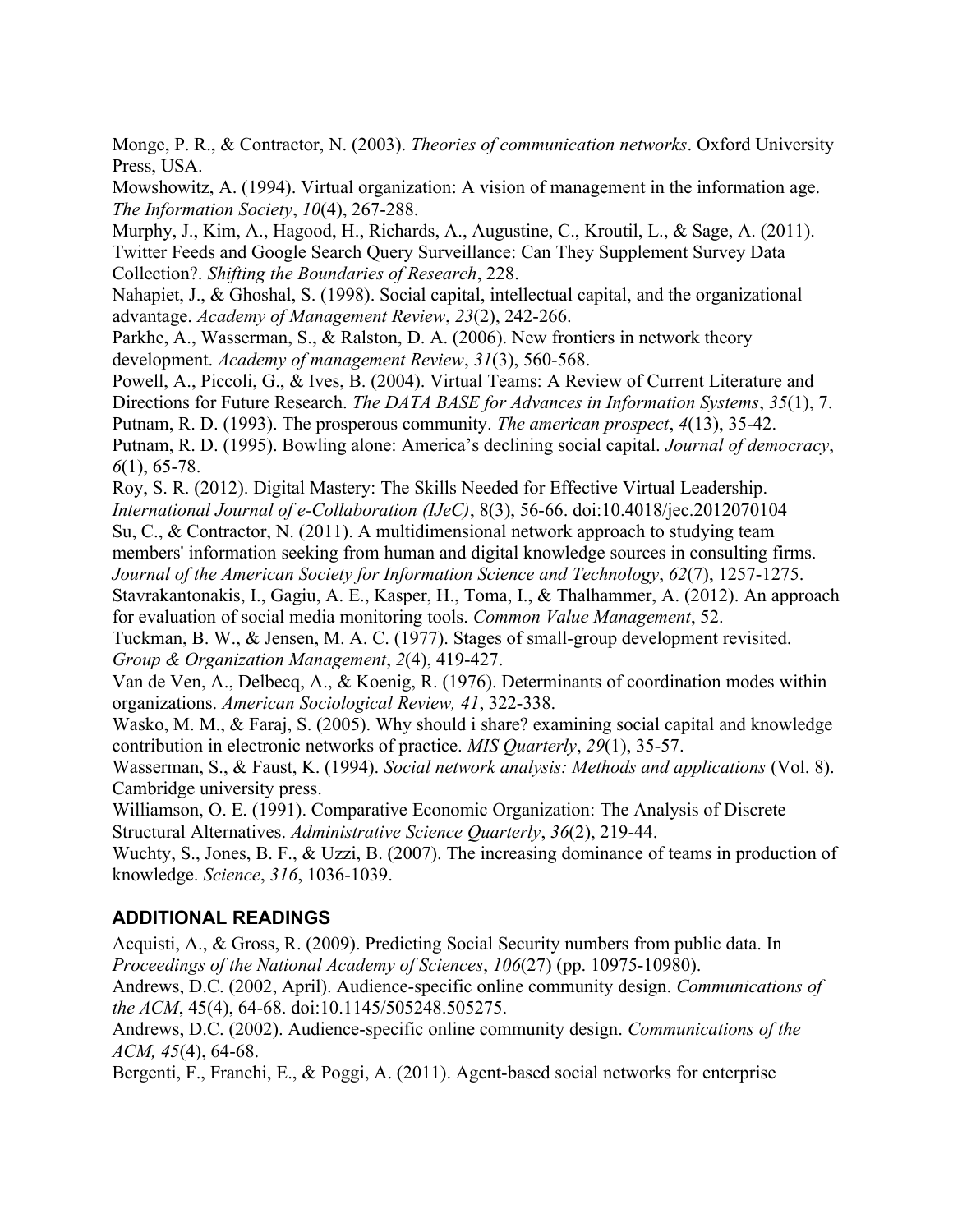collaboration. In *2011 IEEE 20th International Workshops on Enabling Technologies: Infrastructure for Collaborative Enterprises* (pp. 25–28). IEEE Computer Society.

Bergenti, F., Franchi, E., & Poggi, A. (2012). Enhancing social networks with agent and semantic web technologies. In *Collaboration and the Semantic Web : Social Networks, Knowledge Networks, and Knowledge Resources* (pp. 83–100). IGI Global.

Berners-Lee, T. (2010, December). Long Live the Web: A Call for Continued Open Standards and Neutrality. *Scientific American Magazine*. Retrieved September 26, 2012 from http://www.scientificamerican.com/article.cfm?id=long-live-the-web

Bilge, L., Strufe, T., Balzarotti, D., & Kirda, E. (2009). All your contacts are belong to us: automated identity theft attacks on social networks. In *Proceedings of the 18th international conference on World wide web* (pp. 551-560).

Bonneau, J., Anderson, J., Anderson, R., & Stajano, F. (2009). Eight friends are enough: social graph approximation via public listings. In *Proceedings of the Second ACM EuroSys Workshop on Social Network Systems* (pp. 13-18).

Boyd, D., & Ellison, N. B. (2008). Social network sites: Definition, history, and scholarship. *Journal of Computer-Mediated Communication, 13*(1), 210–230.

Chvatal, V. (1979). A greedy heuristic for the set-covering problem. In *Mathematics of operations research* (pp. 233-235).

Cohen, B. (2003). Incentives build robustness in BitTorrent. In *Proceedings of Workshop on Economics of Peer-to-Peer systems* (pp. 68-72). Berkley, CA, USA.

DeLuca, D., Gasson, S., & Kock, N. (2006). Adaptations that Virtual Teams Make so that Complex Tasks Can Be Performed Using Simple E-Collaboration Technologies. *International Journal of e-Collaboration (IJeC)*, 2(3), 65-91. doi:10.4018/jec.2006070104.

Fitzpatrick, B., & Lueck, J. (2010). The case against data lock-in. *Communications of the ACM*, 53(11), 42. ACM.

Franchi, E., & Poggi, A. (2011). Multi-agent systems and social networks. In *Business Social Networking: Organizational, Managerial, and Technological Dimensions*. IGI Global.

Gaudin, S. (2011). Have LinkedIn's security woes permanently damaged the social network? *ComputerWorld*. Retrieved September 26, 2012 from

http://www.computerworld.com/s/article/9228122.

Halpin, H., Robu, V., & Shepherd, H. (2007). The complex dynamics of collaborative tagging. In *Proceedings of the 16th international conference on World Wide Web, WWW '07* (pp. 211-220). New York, NY, USA.

Huber, M., Mulazzani, M., Kitzler, G., Goluch, S., & Weippl, E. (2011). Friend-in-the-Middle Attacks Exploiting Social Networking Sites for Spam. *IEEE Internet Computing*, *15*(3), 28-34. IEEE Computer Society.

Irani, D., Webb, S., Pu, C., & Li, K. (2011). Modeling Unintended Personal-Information Leakage from Multiple Online Social Networks. *IEEE Internet Computing*, *15*(3), 13-19. IEEE Computer Society.

Kock, N. (2005). Compensatory adaptation to media obstacles: An experimental study of process redesign dyads. *Information Resources Management Journal*, 18(2), 41-67.

Leskovec, J., Lang, K. J., Dasgupta, A., & Mahoney, M. W. (2008). Statistical properties of community structure in large social and information networks. In *Proceeding of the 17th International Conference on World Wide Web* (pp. 695–704).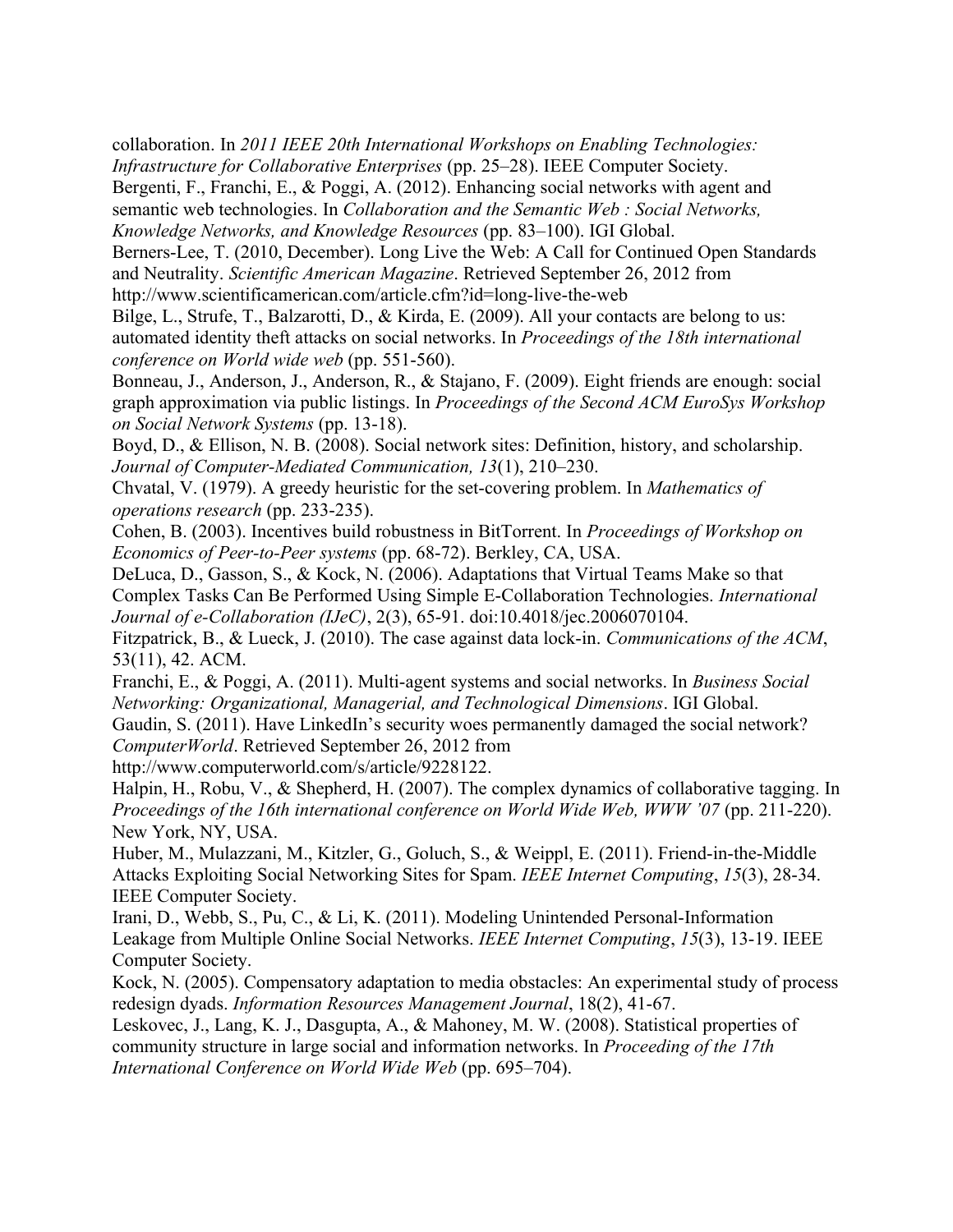Li, N., Zhang, N., & Das, S. K. (2011). Preserving Relation Privacy in Online Social Network Data. *IEEE Internet Computing*, *15*(3), 35-42. IEEE Computer Society.

Madlberger, M. (2009). What Drives Firms to Engage in Interorganizational Information Sharing in Supply Chain Management?. *International Journal of e-Collaboration (IJeC)*, 5(2), 18-42. doi:10.4018/jec.2009040102

Mika, P. (2007). Ontologies are us: A unified model of social networks and semantics. In *Web Semantics: Science, Services and Agents on the World Wide Web*, 5(1): 5-15.

Nielsen (2011). *State of the Media: the Social Media Report*. Retrieved September 26, 2012 from http://blog.nielsen.com/nielsenwire/social/

Pranata, I., Skinner, G., & Athauda, R. (2011). A distributed community approach for protecting resources in Digital Ecosystem. In *International Conference on Advanced Computer Science and Information System, ICACSIS* (pp. 95–100).

Rabkin, A. (2008). Personal knowledge questions for fallback authentication: security questions in the era of Facebook. In *Proceedings of the 4th symposium on Usable privacy and security* (pp. 13-23).

Shankland, S. (2010). *Facebook blocks contact exporting tool*. Retrieved September 26, 2012, from

http://news.cnet.com/8301-30685\_3-20076774-264/facebook-blocks-contact-exporting-tool/ Shear, M. D., & Vick, K. (2008). Hackers Access Palin's Personal E-Mail, Post Some Online. *washingtonpost.com*.

Skeels, M. & Grudin, J. (2009). When social networks cross boundaries: a case study of workplace use of Facebook and Linked-In. In *Proceedings of the ACM 2009 international conference on Supporting group work, GROUP'09* (pp. 95–104). ACM.

Stroud, D. (2008). Social networking: An age-neutral commodity — Social networking becomes a mature web application. *Journal of Direct, Data and Digital Marketing Practice, 9*(3), 278–292.

Twitter (2012). *Twitter terms of service*. Retrieved September 26, 2012, from http://twitter.com/tos

Wang, F., Moreno, Y., & Sun, Y. (2006). Structure of peer-to-peer social networks. *Physical Review E*, 73(3), 1–7.

Winsborough, W. H., & Li, N. (2002). Towards Practical Automated Trust Negotiation. In *Proceedings of the Third International Workshop on Policies for Distributed Systems and Networks* (pp. 92–103). IEEE Computer Society.

Young, J. (2009). *Getting Great Results from Virtual Meetings*. Presented at BAODN 2009. Berkeley, CA. Retrieved 2012-10-20 from

http://www.baodn.org/assets/documents/Young\_Getting%20Great%20Results%20from %20Virtual%20Meetings%20-%20Julia%20Young.pdf

Zhang, C., Sun, J. J., Zhu, X. Y., & Fang, Y. G. (2010). Privacy and Security for Online Social Networks: Challenges and Opportunities. *IEEE Network*, *24*(4), 13-18. IEEE Computer Society.

# **KEY TERMS & DEFINITIONS**

**Social Network:** social structure made of agents (individuals) that are connected by relationships; relationships may represent various kinds of ties between agents, and may be either symmetrical or asymmetrical.